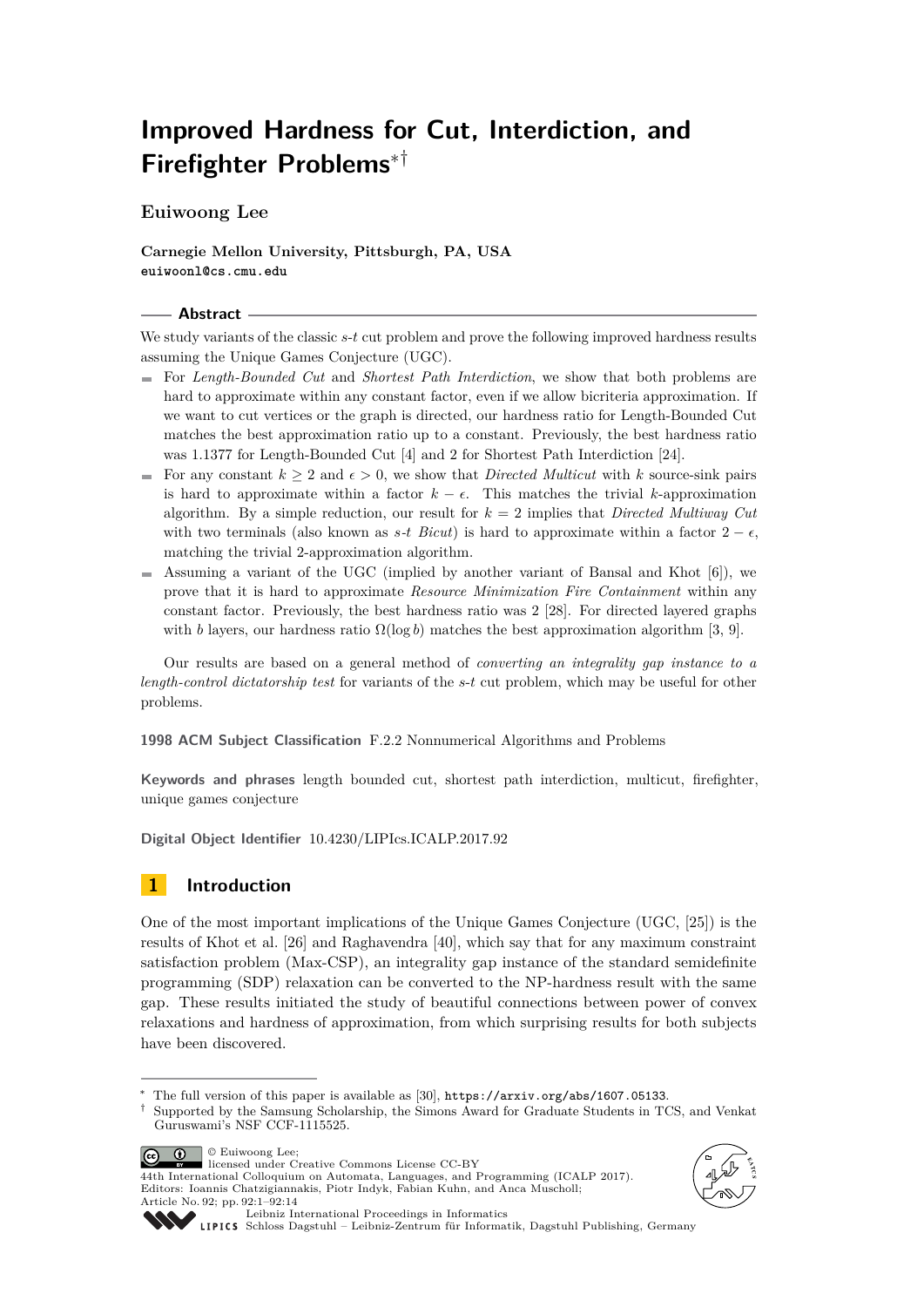#### **92:2 Improved Hardness for Cut, Interdiction, and Firefighter Problems**

While their results hold for problems in Max-CSPs, the framework of *converting an integrality gap instance to hardness* has been successfully applied to covering and graph cut problems. For graph cut problems, Manokaran et al. [\[34\]](#page-13-4) showed that for *Undirected Multiway Cut* and its generalizations, an integrality gap of the standard linear programming (LP) relaxation implies the hardness result assuming the UGC. Their result is further generalized by Ene et al. [\[16\]](#page-12-3) by formulating them as *Min-CSPs*. In addition, Kumar et al. [\[29\]](#page-13-5) studied *Strict CSPs* and showed the same phenomenon for the standard LP relaxation.

One of the limitations of the previous CSP-based transformations from LP gap instances to hard instances is based on the fact that they do not usually preserve the desired structure of the constraint hypergraph.[1](#page-1-0) For example, consider the *Length-Bounded Edge Cut* problem where the input consists of a graph  $G = (V, E)$ , two vertices  $s, t \in V$ , and a constant  $l \in \mathbb{N}$ , and the goal is to remove the fewest edges to ensure there is no path from *s* to *t* of length less than *l*. This problem can be viewed as a special case of *Hypergraph Vertex Cover* (HVC) by viewing each edge as a vertex of a hypergraph and creating a hyperedge for every *s*-*t* path of length less than *l*. While HVC is in turn a Strict CSP, its integrality gap instance cannot be converted to hardness using Kumar et al. [\[29\]](#page-13-5) as a black-box, since the set of hyperedges created in the resulting hard instance is not guaranteed to correspond to the set of short *s*-*t* paths of some graph.

For Undirected Multiway Cut, Manokaran et al. [\[34\]](#page-13-4) bypassed this difficulty by using 2-ary constraints so that the resulting constraint hypergraph becomes a graph again. For *Undirected Node-weighted Multiway Cut*, Ene et al. [\[16\]](#page-12-3) used the equivalence to *Hypergraph Multiway Cut* [\[38\]](#page-13-6) so that the resulting hypergraph does not need to satisfy additional structure. These problems are then formulated as a Min-CSP by using many labels which are supposed to represent different connected components. However, these Min-CSP based techniques often require nontrivial problem-specific ideas and do not seem to be easily generalized to many other cut problems.

We study variants of the classical *s*-*t* cut problem in both directed and undirected graphs that have been actively studied. We prove the optimal hardness or the first super-constant hardness for them. See Section [1.1](#page-1-1) for the definitions of the problems and our results. All our results are based on the general framework of converting an integrality gap instance to a *length-control dictatorship test*. The structure of our length-control dictatorship tests allows us to naturally convert an integrality gap instance for the basic LP for various cut problems to hardness based on the UGC. Section [1.2](#page-4-0) provides more detailed intuition of this framework. We believe that our framework is general and will be useful to prove tight inapproximability of other cut problems.

### <span id="page-1-1"></span>**1.1 Problems and Results**

**Length-Bounded Cut and Shortest Path Interdiction.** The *Length-Bounded Cut* problem is a natural variant of *s*-*t* cut, where given a graph (directed or undirected),  $s, t \in V$ , and an integer  $l$ , we only want to cut  $s$ - $t$  paths of length strictly less than  $l$ .<sup>[2](#page-1-2)</sup> Its practical motivation is based on the fact that in most communication / transportation networks, short paths are preferred to be used to long paths [\[32\]](#page-13-7).

Lovász et al. [\[31\]](#page-13-8) gave an exact algorithm for Length-Bounded Vertex Cut (*l* ≤ 5) in undirected graphs. Mahjoub and McCormick [\[32\]](#page-13-7) proved that Length-Bounded Edge Cut

<span id="page-1-0"></span><sup>&</sup>lt;sup>1</sup> One of notable exceptions we are aware is the result of Guruswami et al. [\[21\]](#page-12-4), using Kumar et al. [\[29\]](#page-13-5) to show that *k*-Uniform *k*-Partite Hypergraph Vertex Cover is hard to approximate within a factor  $\frac{k}{2} - \epsilon$ for any  $\epsilon > 0$ .

<span id="page-1-2"></span><sup>2</sup> It is more conventional to cut *s*-*t* paths of length *at most l*. We use this slightly nonconventional way to be more consistent with Shortest Path Interdiction.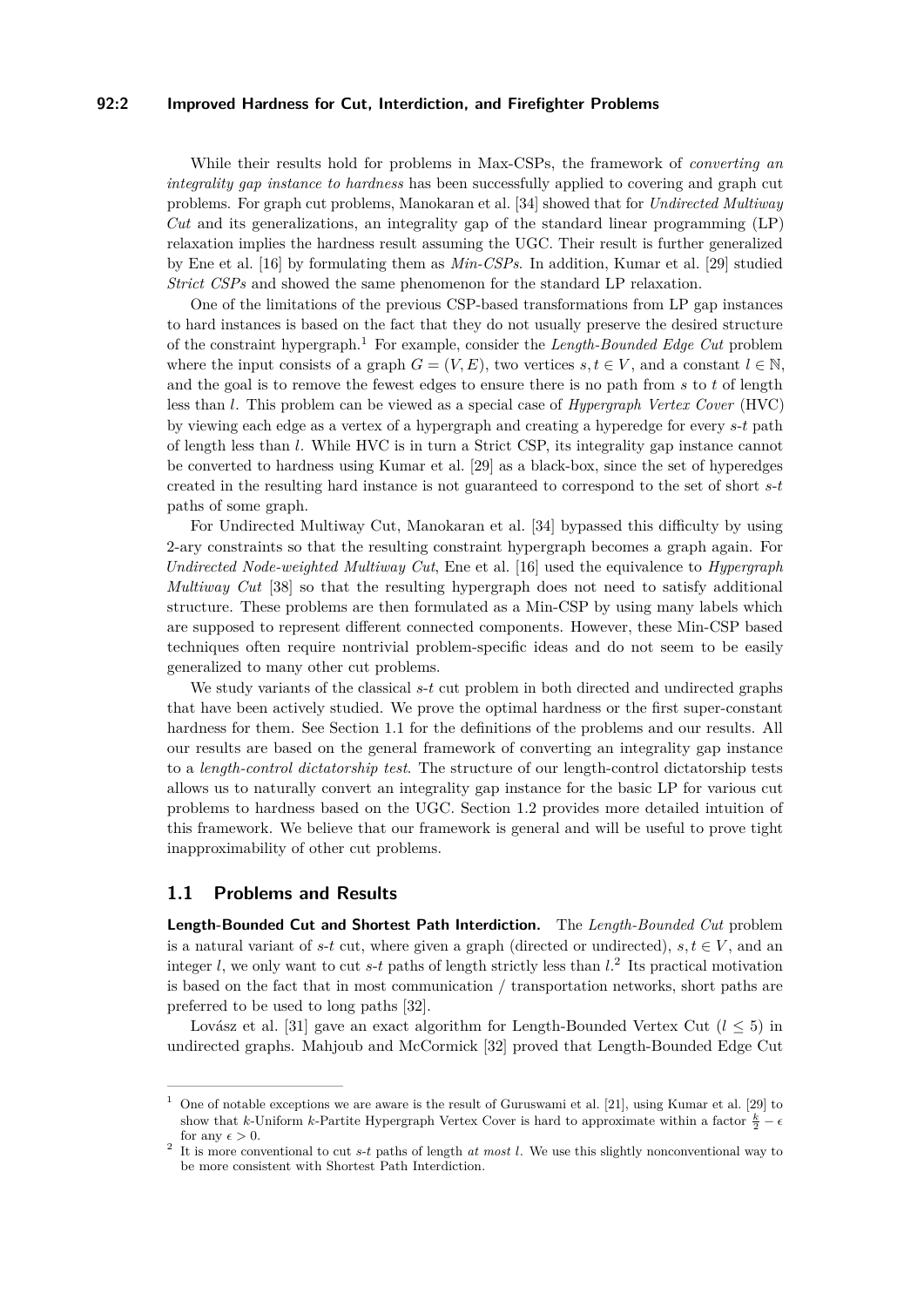admits an exact polynomial time algorithm for  $l \leq 4$  in undirected graphs. Baier et al. [\[4\]](#page-11-0) showed that both Length-Bounded Vertex Cut (*l >* 5) and Length-Bounded Edge Cut (*l >* 4) are NP-hard to approximate within a factor 1.1377. They presented  $O(\min(l, \frac{n}{l})) = O(\sqrt{n})$ approximation algorithm for Length-Bounded Vertex Cut and  $O(\min(l, \frac{n^2}{l^2}))$  $\frac{n^2}{l^2}, \sqrt{m}$ )) =  $O(n^{2/3})$ approximation algorithm for Length-Bounded Edge Cut, with matching LP gaps. Length-Bounded Cut problems have been also actively studied in terms of their fixed parameter tractability [\[19,](#page-12-5) [15,](#page-12-6) [8,](#page-11-4) [17\]](#page-12-7).

If we exchange the roles of the objective *k* and the length bound *l*, the problem becomes *Shortest Path Interdiction*, where we want to maximize the length of the shortest *s*-*t* path after removing at most *k* vertices or edges. It is also one of the central problems in a broader class of *interdiction* problems, where an *attacker* tries to remove some edges or vertices to destroy a desirable property (e.g., short *s*-*t* distance, large *s*-*t* flow, cheap MST) of a network (see the survey of [\[42\]](#page-13-9)). The study of Shortest Path Interdiction started in 1980's when the problem was called as the *k-most-vital-arcs* problem [\[14,](#page-12-8) [33,](#page-13-10) [5\]](#page-11-5) and proved to be NP-hard [\[5\]](#page-11-5). Khachiyan et al. [\[24\]](#page-12-0) proved that it is NP-hard to approximate within a factor less than 2. While many heuristic algorithms were proposed [\[23,](#page-12-9) [7,](#page-11-6) [35\]](#page-13-11) and hardness in planar graphs [\[39\]](#page-13-12) was shown, whether the general version admits a constant factor approximation was still unknown.

Given a graph  $G = (V, E)$  and  $s, t \in V$ , let  $dist(G)$  be the length of the shortest  $s$ -*t* path. For  $V' \subseteq V$ , let  $G \setminus V'$  be the subgraph induced by  $V \setminus V'$ . For  $E' \subseteq E$ , we use the same notation  $G \setminus E'$  to denote the subgraph  $(V, E \setminus E')$ . We primarily study undirected graphs. We first present our results for the vertex version of both problems (collectively called as *Short Path Vertex Cut* onwards).

▶ **Theorem 1.** *Assuming the Unique Games Conjecture, for infinitely many values of constant l* ∈ N, the following three tasks are NP-hard: Given an undirected graph  $G = (V, E)$  and  $s, t \in V$  where there exists  $C^* \subseteq V \setminus \{s, t\}$  such that  $\text{dist}(G \setminus C^*) \geq l$ ,

- 1. Find  $C \subseteq V \setminus \{s, t\}$  such that  $|C| \leq \Omega(l) \cdot |C^*|$  and  $\text{dist}(G \setminus C) \geq l$ .
- 2. *Find*  $C \subseteq V \setminus \{s, t\}$  *such that*  $|C| \leq |C^*|$  *and*  $\textsf{dist}(G \setminus C) \geq O(\sqrt{l}).$
- **3.** Find  $C \subseteq V \setminus \{s,t\}$  such that  $|C| \leq \Omega(\ell^{\frac{\epsilon}{2}}) \cdot |C^*|$  and  $\text{dist}(G \setminus C) \geq O(\ell^{\frac{1+\epsilon}{2}})$  for some  $0 < \epsilon < 1$ .

The first result shows that Length Bounded Vertex Cut is hard to approximate within a factor  $\Omega(l)$ . This matches the best  $O(l)$ -approximation [\[4\]](#page-11-0) when *l* is a constant. The second result shows that Shortest Path Vertex Interdiction is hard to approximate with in a factor result shows that shortest rath vertex interdiction is hard to approximate with in a lactor  $\Omega(\sqrt{OPT})$ , and the third result rules out *bicriteria approximation* – for any constant *c*, it is hard to approximate both *l* and  $|C^*|$  within a factor of *c*.

The above results hold for directed graphs by definition. Our hard instances will have a natural *layered* structure, so it can be easily checked that the same results (up to a constant) hold for directed acyclic graphs. Since one vertex can be split as one directed edge, the same results hold for the edge version in directed acyclic graphs.

For Length-Bounded Edge Cut and Shortest Path Edge Interdiction in undirected graphs (collectively called *Short Path Edge Cut* onwards), we prove the following theorems.

I **Theorem 2.** *Assuming the Unique Games Conjecture, for infinitely many values of constant l* ∈ N, the following three tasks are NP-hard: Given an undirected graph  $G = (V, E)$  and  $s, t \in V$  where there exists  $C^* \subseteq E$  such that  $dist(V \setminus C^*) \geq l$ ,

**1.** Find  $C \subseteq E$  such that  $|C| \leq \Omega(\sqrt{l}) \cdot |C^*|$  and  $\text{dist}(G \setminus C) \geq l$ .

2. *Find*  $C \subseteq E$  *such that*  $|C| \leq |C^*|$  *and*  $\textsf{dist}(G \setminus C) \geq l^{\frac{2}{3}}$ *.* 

**3.** *Find*  $C \subseteq E$  *such that*  $|C| \le \Omega(\ell^{\frac{2\epsilon}{3}}) \cdot |C^*|$  *and*  $\text{dist}(G \setminus C) \ge O(\ell^{\frac{2+2\epsilon}{3}})$  *for some*  $0 < \epsilon < \frac{1}{2}$ *.*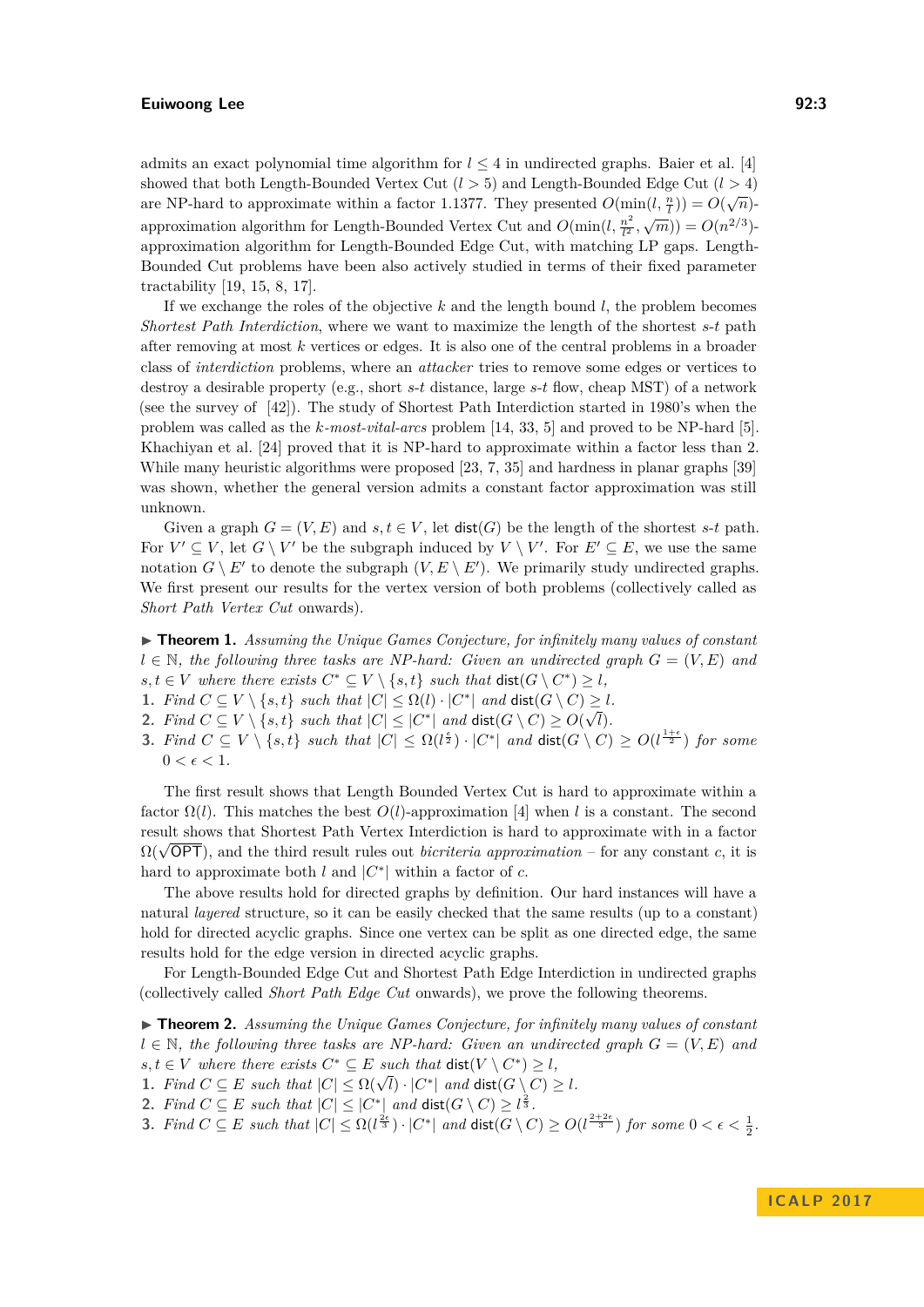#### **92:4 Improved Hardness for Cut, Interdiction, and Firefighter Problems**

Our hardness factors for the undirected edge versions,  $\Omega(\sqrt{l})$  for Length-Bounded Edge Cut and  $\Omega(\sqrt[3]{\text{OPT}})$  for Shortest Path Edge Interdiction, are slightly weaker than those for their vertex counterparts, but we are not aware of any approximation algorithm specialized for the undirected edge versions. It is an interesting open problem whether there exist better approximation algorithms for the undirected edge versions.

**Directed Multicut and Directed Multiway Cut.** Given a directed graph and two vertices *s* and *t*, one of the most natural variants of *s*-*t* cut is to remove the fewest edges to ensure that there is no directed path from *s* to *t* and no directed path from *t* to *s*. This problem is known as *s-t Bicut* and admits the trivial 2-approximation algorithm by computing the minimum *s*-*t* cut and *t*-*s* cut.

*Directed Multiway Cut* is a generalization of *s*-*t* Bicut that has been actively studied. Given a directed graph with  $k$  terminals  $s_1, \ldots, s_k$ , the goal is to remove the fewest number of edges such that there is no path from  $s_i$  to  $s_j$  for any  $i \neq j$ . Directed Multiway Cut also admits 2-approximation [\[37,](#page-13-13) [11\]](#page-12-10). If *k* is allowed to increase polynomially with *n*, there is a simple reduction from Vertex Cover that shows  $(2 - \epsilon)$ -approximation is hard under the UGC [\[18,](#page-12-11) [27\]](#page-12-12).

Directed Multiway Cut can be further generalized to *Directed Multicut*. Given a directed graph with *k* source-sink pairs  $(s_1, t_1), \ldots, (s_k, t_k)$ , the goal is to remove the fewest number of edges such that there is no path from  $s_i$  to  $t_i$  for any *i*. Computing the minimum  $s_i$ - $t_i$  cut for all *i* separately gives the trivial *k*-approximation algorithm. Chuzhoy and Khanna [\[13\]](#page-12-13) showed Directed Multicut is hard to approximate within a factor  $2^{\Omega(\log^{1-\epsilon} n)} = 2^{\Omega(\log^{1-\epsilon} k)}$ when *k* is polynomially growing with *n*. Agarwal et al. [\[2\]](#page-11-7) showed  $\tilde{O}(n^{\frac{11}{23}})$ -approximation algorithm, which improves the trivial *k*-approximation when *k* is large.

Chekuri and Madan [\[11\]](#page-12-10) showed simple approximation-preserving reductions from Directed Multicut with  $k = 2$  to *s*-*t* Bicut (the other direction is trivially true), and *(Undirected) Node-weighted Multiway Cut* with *k* = 4 to *s*-*t* Bicut. Since Node-weighted Multiway Cut with  $k = 4$  is hard to approximate within a factor  $1.5 - \epsilon$  under the UGC [\[16\]](#page-12-3) (matching the algorithm of Garg et al. [\[18\]](#page-12-11)), the same hardness holds for *s*-*t* Bicut, Directed Multiway Cut, and Directed Multicut for constant *k*. To the best of our knowledge,  $1.5 - \epsilon$  is the best hardness factor for constant *k* even assuming the UGC. In the same paper, Chekuri and Madan [\[11\]](#page-12-10) asked whether a factor  $2 - \epsilon$  hardness holds for *s*-*t* Bicut under the UGC.

We prove that for any constant  $k \geq 2$ , the trivial *k*-approximation for Directed Multicut might be optimal. Our result for  $k = 2$  gives the optimal hardness result for  $s$ - $t$  Bicut, answering the question of Chekuri and Madan.

<span id="page-3-0"></span>▶ **Theorem 3.** Assuming the Unique Games Conjecture, for every  $k \geq 2$  and  $\epsilon > 0$ , Directed *Multicut with k source-sink* pairs is *NP-hard to approximate within a factor*  $k - \epsilon$ .

 $\triangleright$  **Corollary 4.** Assuming the Unique Games Conjecture, for any  $\epsilon > 0$ , s-t Bicut is hard to *approximate within a factor*  $2 - \epsilon$ .

 $\triangleright$  Remark. Chekuri and Madan [\[12\]](#page-12-14) obtained an independent and different proof of Theorem [3.](#page-3-0)

**RMFC.** *Resource Minimization for Fire Containment (RMFC)* is a problem closely related to Length-Bounded Cut with the additional notion of time. Given a graph *G*, a vertex *s*, and a subset *T* of vertices, consider the situation where fire starts at *s* on Day 0. For each Day  $i$  ( $i > 1$ ), we can *save* at most  $k$  vertices, and the fire spreads from currently burning vertices to its unsaved neighbors. Once a vertex is burning or saved, it remains so from then onwards. The process is terminated when the fire cannot spread anymore. RMFC asks to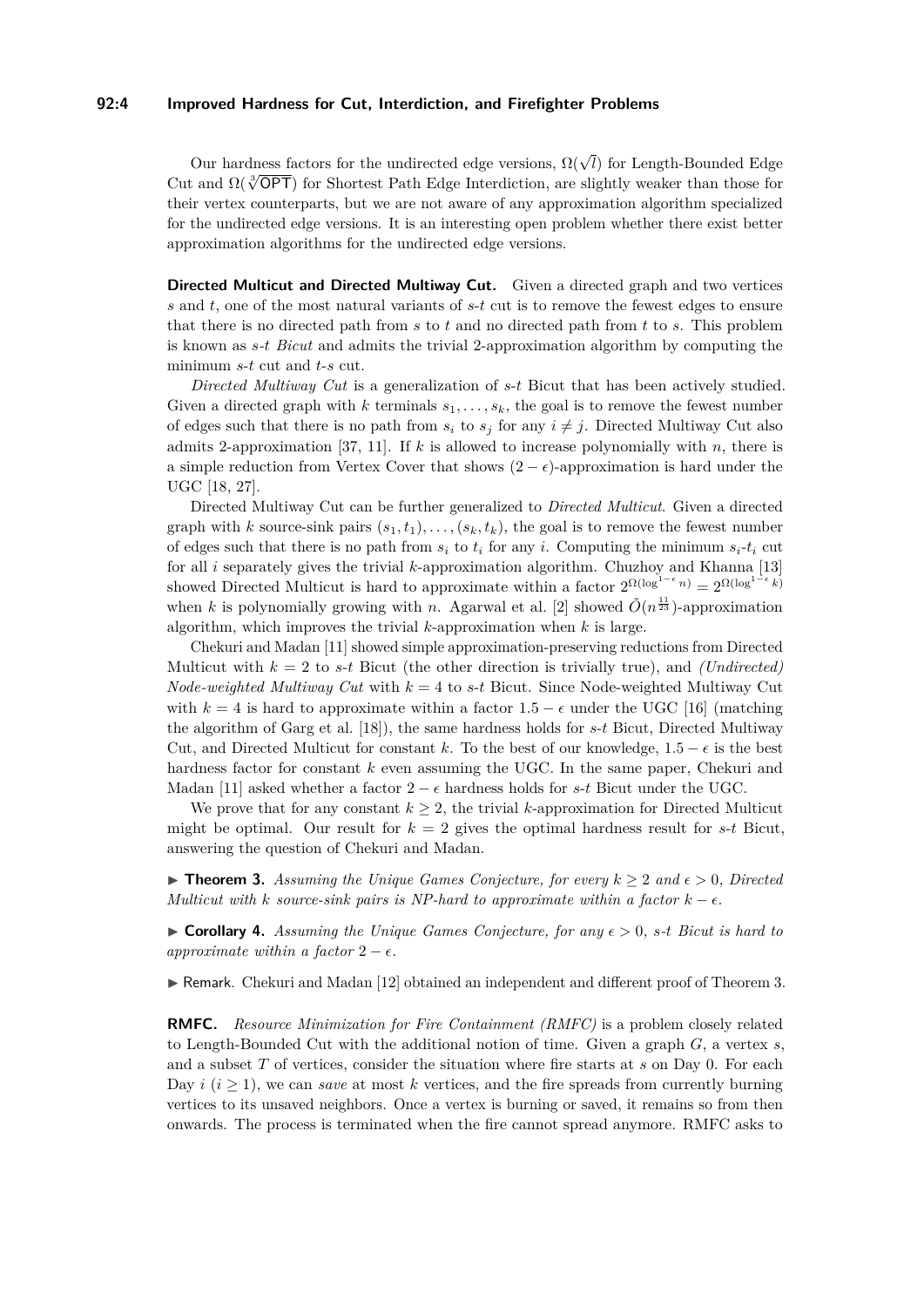find a strategy to save *k* vertices each day with the minimum *k* so that no vertex in *T* is burnt. These problems model the spread of epidemics or ideas through a social network, and have been actively studied recently [\[9,](#page-11-3) [3,](#page-11-2) [1,](#page-11-8) [10\]](#page-12-15).

RMFC, along with other variants, is first introduced by Hartnell [\[22\]](#page-12-16). Another wellstudied variant is called the *Firefighter* problem, where we are only given  $s \in V$  and want to maximize the number of vertices that are not burnt at the end. It is known to be NP-hard to approximate within a factor  $n^{1-\epsilon}$  for any  $\epsilon > 0$  [\[3\]](#page-11-2). King and MacGillivray [\[28\]](#page-13-0) proved that RMFC is hard to approximate within a factor less than 2. Anshelevich et al. [\[3\]](#page-11-2) presented an  $O(\sqrt{n})$ -approximation algorithm for general graphs, and Chalermsook and Chuzhoy [\[9\]](#page-11-3) showed that RMFC admits  $O(\log^* n)$ -approximation in trees. Very recently, the approximation ratio in trees has been improved to  $O(1)$  [\[1\]](#page-11-8). Both Anshelevich et al. [\[3\]](#page-11-2) and Chalermsook and Chuzhoy [\[9\]](#page-11-3) independently studied directed layer graphs with *b* layers, showing *O*(log *b*)-approximation.

Our final result on RMFC assumes a variant of the Unique Games Conjecture which is not known to be equivalent to the original UGC. Given a bipartite graph as an instance of Unique Games, it states that in the completeness case, all constraints incident on  $(1 - \epsilon)$ fraction of vertices in one side are satisfied, and in the soundness case, in addition to having a low value, every  $\frac{1}{10}$  fraction of vertices on one side have at least a  $\frac{9}{10}$  fraction of vertices on the other side as neighbors. Our conjecture is implied by the conjecture of Bansal and Khot [\[6\]](#page-11-1) that is used to prove the hardness of *Minimizing Weighted Completion Time with Precedence Constraints* and requires a more strict expansion condition. See [\[30\]](#page-13-2) for the exact statement.

▶ **Theorem 5.** *Assuming Conjecture 7.5 of [\[30\]](#page-13-2)*, *it is NP-hard to approximate RMFC in undirected graphs within any constant factor.*

Again, our reduction has a natural layered structure and the result holds for directed layered graphs. With *b* layers, we prove that it is hard to approximate with in a factor  $\Omega(\log b)$ , matching the best approximation algorithms [\[9,](#page-11-3) [3\]](#page-11-2).

#### <span id="page-4-0"></span>**1.2 Techniques**

All our results are based on a general method of *converting an integrality gap instance to a dictatorship test*. This method has been successfully applied by Raghavendra [\[40\]](#page-13-1) for Max-CSPs, Manokaran et al. [\[34\]](#page-13-4) and Ene et al. [\[16\]](#page-12-3) for Multiway Cut and Min CSPs, and Kumar et al. [\[29\]](#page-13-5) for strict CSPs, and by Guruswami et al. [\[21\]](#page-12-4) for *k*-uniform *k*-partite Hypergraph Vertex Cover, and Chekuri and Madan [\[12\]](#page-12-14) for Directed Multicut. As mentioned in the introduction, the previous CSP-based results do not generally preserve the structure of constraint hypergraphs or use ingenious and specialized tricks to reduce the problem to a CSP.

We bypass this difficulty by constructing a special class of dictatorship tests that we call *length-control dictatorship tests*. Consider a meta-problem where given a directed graph  $G = (V, E)$ , some terminal vertices, and a set P of *desired paths* between terminals, we want to remove the fewest number of non-terminal vertices to cut every path in  $P$ . The integrality gap instances we use in this work [\[41,](#page-13-14) [4,](#page-11-0) [32,](#page-13-7) [9\]](#page-11-3) share the common feature that every  $p \in \mathcal{P}$  is of length at least *r*, and the fractional solution cuts  $\frac{1}{r}$  fraction of each non-terminal vertex so that each path  $p \in \mathcal{P}$  is cut. This gives a good LP value, and additional arguments are required to ensure that there is no efficient integral cut.

Given such an integrality gap instance, we construct our dictatorship test instance as follows. We replace every non-terminal vertex by a *hypercube*  $\mathbb{Z}_r^R$  and put edges such that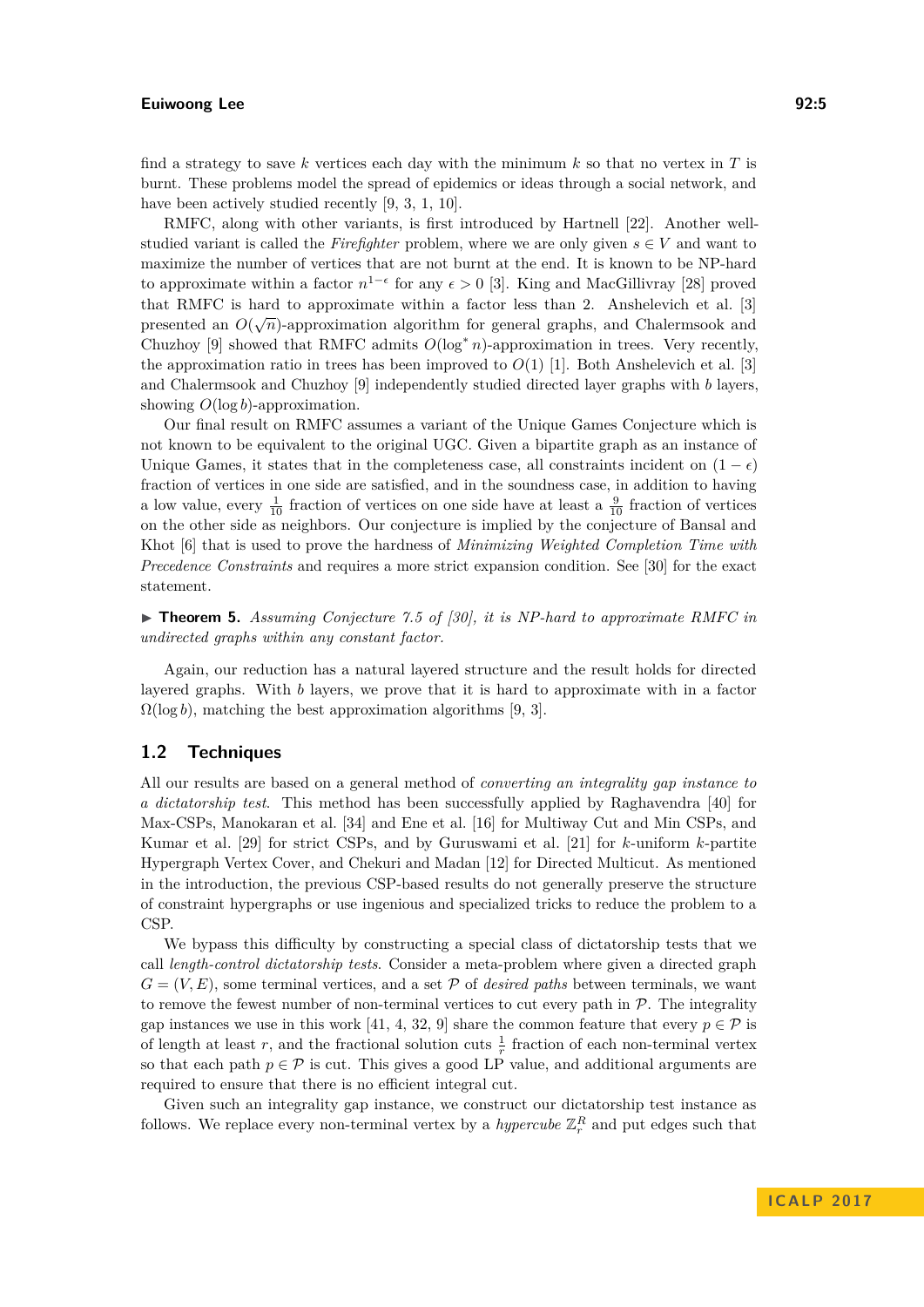#### **92:6 Improved Hardness for Cut, Interdiction, and Firefighter Problems**

for two vertices  $(v, x)$  and  $(w, y)$  where  $v, w \in V$  and  $x, y \in \mathbb{Z}_r^R$ , there is an edge from  $(v, x)$  to  $(w, y)$  if (1)  $(v, w) \in E$  and (2)  $y_j = x_j + 1$  for all  $j \in [R]$ . The set of desired paths  $\mathcal{P}'$  is defined to be  $\{(s,(v_1,x_1),\ldots,(v_l,x_l),t) : (s,v_1,\ldots,v_l,t) \in \mathcal{P}\}\$  (*s,t* denote some terminals). Note that each path in  $\mathcal{P}'$  is also of length at least  $r$ . We want to ensure that in the *completeness case* (i.e., every hypercube reveals the same *influential coordinate*), there is a very efficient cut, while in the *soundness case* (i.e., no hypercube reveals an influential coordinate), there is no such efficient cut.

In the completeness case, let  $q \in [R]$  be an influential coordinate. For each vertex  $(v, x)$  where  $v \in V, x \in \mathbb{Z}_r^R$ , remove  $(v, x)$  if  $x_q = 0$ . Consider a desired path  $p =$  $(s, (v_1, x_1), \ldots, (v_l, x_l), t) \in \mathcal{P}'$  for some terminals  $s, t$  and some  $v_j \in V, x_j \in \mathbb{Z}_r^R$   $(1 \leq j \leq l)$ , and let  $y_j = (x_j)_q$ . By our construction,  $y_{j+1} = y_j + 1$  for  $0 \le j < l$ . Since *p* is desirable,  $l \geq r$ , so there exists *j* such that  $y_j = (x_j)_q = 0$ , but  $(v_j, x_j)$  is already removed by our previous definition. Therefore, every desired path is cut by this vertex cut. Note that this cut is integral and cuts exactly  $\frac{1}{r}$  fraction of non-terminal vertices. This corresponds to the fractional solution to the gap instance that cuts  $\frac{1}{r}$  fraction of every vertex.

For the soundness analysis, our final dictatorship test has additional *noise* vertices and edges to the test defined above. If no hypercube reveals an influential coordinate, the standard application of the invariance principle [\[36\]](#page-13-15) proves that we can always take an edge between two hypercubes unless we almost completely cut one hypercube. We can then invoke the proof for the integrality gap instance to show that there is no efficient cut.

This idea is implicitly introduced by the work of Svensson [\[43\]](#page-13-16) for Feedback Vertex Set (FVS) and DAG Vertex Deletion (DVD) by applying the *It ain't over till it's over theorem* to ingeniously constructed dictatorship tests with auxiliary vertices. Guruswami and Lee [\[20\]](#page-12-17) gave a simpler construction and a new proof using the invariance principle instead of the It ain't over till it's over theorem. Our results are based on the observation that length-control dictatorship tests and LP gap instances *fool* algorithms in a similar way for various cut problems as mentioned above, so that the previous LP gap instances can be plugged into our framework to prove matching hardness results.

This method for the above meta-problem can be almost directly applied to Directed Multicut. For Length-Bounded Cut and RMFC in undirected graphs, we use the fact that the known integrality gap instances have a natural layered structure with *s* in the first layer and *t* in the last layer. Every edge is given a natural orientation, and the similar analysis can be applied. For Length-Bounded Cut, another set of edges called *long edges* are added to the dictatorship test. More technical work is required for edge cut versions in undirected graphs (Short Path Edge Cut), and the notion of time (RMFC).

Our framework seems general enough so that they can be applied to integrality gap instances to give strong hardness results. It would be interesting to further abstract this method of converting integrality gap instances to length-bounded dictatorship tests, as well as to apply it to other problems whose approximability is not well-understood.

## **2 Preliminaries**

**Graph Terminologies.** Depending on whether we cut vertices or edges, we introduce weight wt(*v*) for each vertex *v*, or weight wt(*e*) for each edge *e*. Some weights can be  $\infty$ , which means that some vertices or edges cannot be cut. For vertex-weighted graphs, we naturally have  $\text{wt}(s) = \text{wt}(t) = \infty$ . To reduce the vertex-weighted version to the unweighted version, we duplicate each vertex according to its weight and replace each edge by a complete bipartite graph between corresponding copies. To reduce the edge-weighted version to the unweighted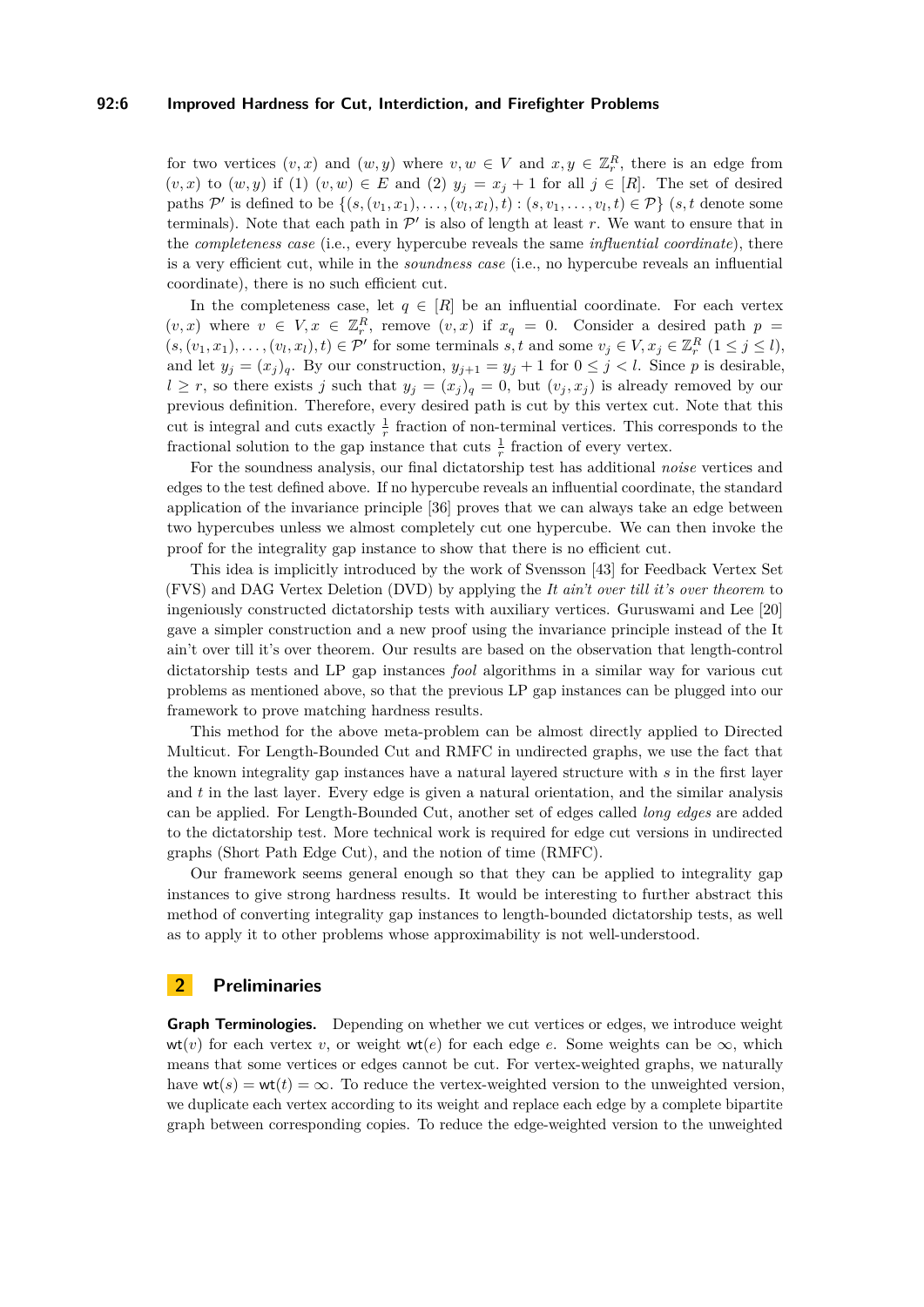version, we replace a single edge with parallel edges according to its weight. To reduce to simple graphs, we split each parallel into two edges by introducing a new vertex.

For the Length-Bounded Cut problems, we also introduce length len(*e*) for each edge *e*. It can be also dealt with serially splitting an edge according to its weight. We allow weights to be rational numbers, but as our hardness results are stated in terms of the length, all lengths in this work will be a positive integer.

For a path p, depending on the context, we abuse notation and interpret it as a set of edges or a set of vertices. The length of *p* is always defined to be the number of edges.

**Gaussian Bounds for Correlated Spaces.** We introduce the standard tools on correlated spaces from Mossel [\[36\]](#page-13-15). Given a probability space  $(\Omega, \mu)$  (we always consider finite probability spaces), let  $\mathcal{L}(\Omega)$  be the set of functions  $\{f : \Omega \to \mathbb{R}\}\$  and for an interval  $I \subseteq \mathbb{R}, \mathcal{L}_I(\Omega)$ be the set of functions  $\{f : \Omega \to I\}$ . For a subset  $S \subseteq \Omega$ , define *measure* of *S* to be  $\mu(S) := \sum_{\omega \in S} \mu(\omega)$ . A collection of probability spaces are said to be correlated if there is a joint probability distribution on them. We will denote *k* correlated spaces  $\Omega_1, \ldots, \Omega_k$  with a joint distribution  $\mu$  as  $(\Omega_1 \times \cdots \times \Omega_k, \mu)$ .

Given two correlated spaces  $(\Omega_1 \times \Omega_2, \mu)$ , we define the correlation between  $\Omega_1$  and  $\Omega_2$  by

$$
\rho(\Omega_1,\Omega_2;\mu):=\sup\left\{{\sf Cov}[f,g]:f\in\mathcal{L}(\Omega_1),g\in\mathcal{L}(\Omega_2),{\sf Var}[f]={\sf Var}[g]=1\right\}.
$$

Given a probability space  $(\Omega, \mu)$  and a function  $f \in \mathcal{L}(\Omega)$  and  $p \in \mathbb{R}^+$ , let  $||f||_p :=$  $\mathbb{E}_{x \sim \mu} [|f(x)|^p]^{1/p}.$ 

Consider a product space  $(\Omega^R, \mu^{\otimes R})$  and  $f \in \mathcal{L}(\Omega^R)$ . The *Efron-Stein decomposition* of *f* is given by

$$
f(x_1,\ldots,x_R)=\sum_{S\subseteq[R]}f_S(x_S)
$$

where (1)  $f_S$  depends only on  $x_S$  and (2) for all  $S \not\subseteq S'$  and all  $x_{S'}$ ,  $\mathbb{E}_{x' \sim \mu^{\otimes R}}[f_S(x')|x'_{S'}]$  $x_{S'}$  = 0. The *influence* of the *i*th coordinate on *f* is defined by

$$
\mathsf{Inf}_i[f] := \mathop{\mathbb{E}}_{x_1,\ldots,x_{i-1},x_{i+1},\ldots,x_R}[\mathsf{Var}[f(x_1,\ldots,x_R)].
$$

The influence has a convenient expression in terms of the Efron-Stein decomposition.

*.*

$$
\mathsf{Inf}_i[f] = \| \sum_{S: i \in S} f_S \|_2^2 = \sum_{S: i \in S} \| f_S \|_2^2
$$

We also define the *low-degree influence* of the *i*th coordinate.

$$
\mathrm{Inf}_{i}^{\le d}[f] := \sum_{S: i \in S, |S| \le d} \| f_S \|_2^2.
$$

For  $a, b \in [0, 1]$  and  $\rho \in (0, 1)$ , let

$$
\Gamma_{\rho}(a,b) := \Pr[X \le \Phi^{-1}(a), Y \ge \Phi^{-1}(1-b)],
$$

where *X* and *Y* are  $\rho$ -correlated standard Gaussian variables and  $\Phi$  denotes the cumulative distribution function of a standard Gaussian. The following theorem bounds the product of two functions that do not share an influential coordinate in terms of their Gaussian counterparts.

<span id="page-6-0"></span>**► Theorem 6** (Theorem 6.3 and Lemma 6.6 of [\[36\]](#page-13-15)). Let  $(\Omega_1 \times \Omega_2, \mu)$  be correlated spaces *such that the minimum nonzero probability of any atom in*  $\Omega_1 \times \Omega_2$  *is at least*  $\alpha$  *and such that*  $\rho(\Omega_1, \Omega_2; \mu) \leq \rho$ *. Then for every*  $\epsilon > 0$  *there exist*  $\tau$ *, d depending on*  $\epsilon$  *and*  $\alpha$  *such* that if  $f: \Omega_1^R \to [0,1], g: \Omega_2^R \to [0,1]$  satisfy  $\min(\text{Inf}_i^{\leq d}[f], \text{Inf}_i^{\leq d}[g]) \leq \tau$  for all i, then  $\mathbb{E}_{(x,y)\in\mu^{\otimes R}}[f(x)g(y)] \geq \Gamma_{\rho}(\mathbb{E}_x[f], \mathbb{E}_y[g]) - \epsilon.$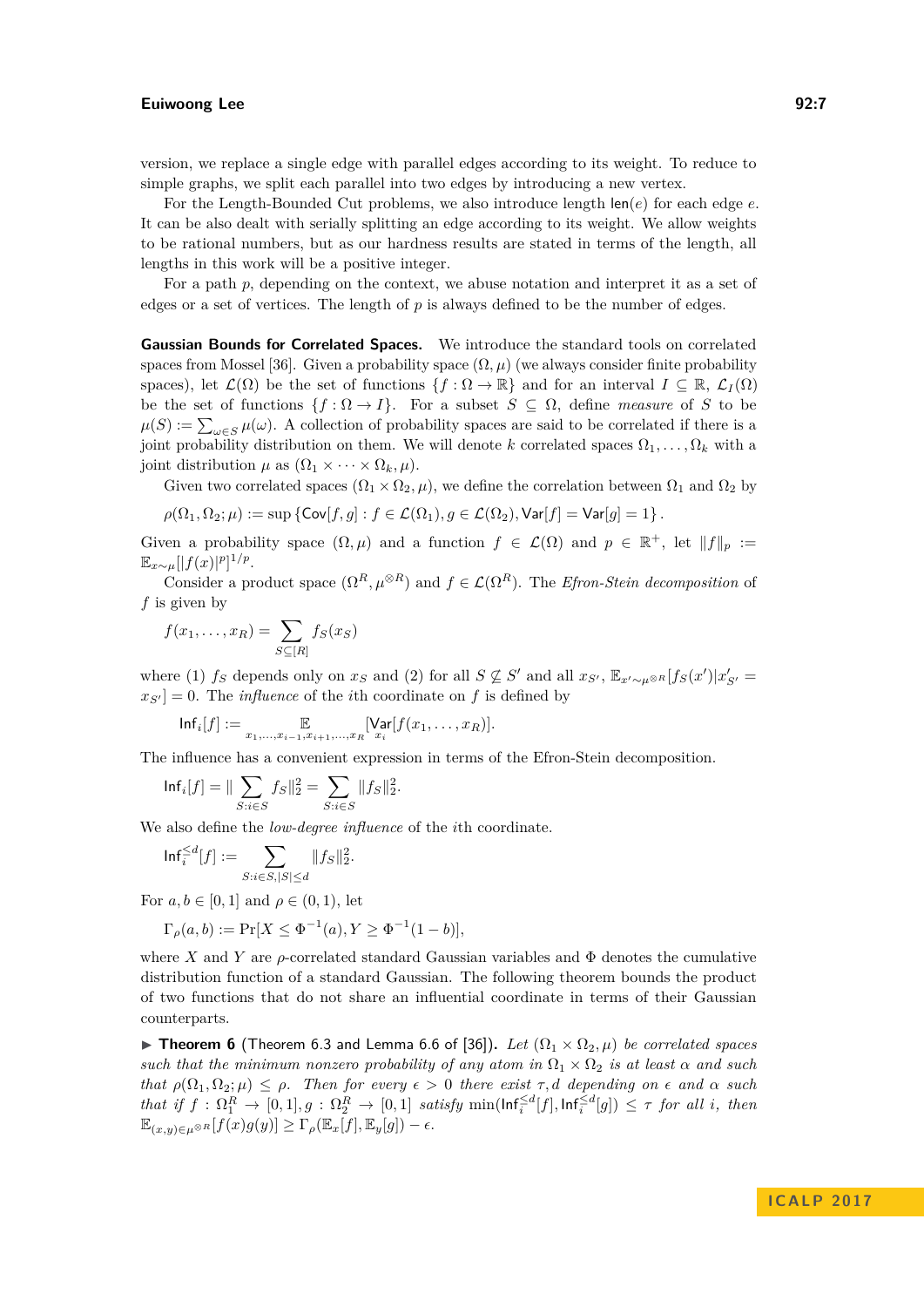#### **92:8 Improved Hardness for Cut, Interdiction, and Firefighter Problems**

**Organization.** The dictatorship tests for Short Path Edge Cut and Short Path Vertex Cut are presented in Section [3](#page-7-0) and [4](#page-9-0) respectively. Dictatorship tests for RMFC and Directed Multicut, as well as the reduction from Unique Games based on these tests, will appear in the full version of this paper [\[30\]](#page-13-2).

## <span id="page-7-0"></span>**3 Short Path Edge Cut**

We propose our dictatorship test for Short Path Edge Cut that will be used for proving Unique Games hardness. It is parameterized by positive integers *a, b, r, R*. It is inspired by the integrality gap instances by Baier et al. [\[4\]](#page-11-0) Mahjoub and and McCormick [\[32\]](#page-13-7), and made such that the edge cuts that correspond to *dictators* behave the same as the fractional solution that cuts  $\frac{1}{r}$  fraction of every edge. All graphs in this section are undirected.

For positive integers  $a, b, r, R$ , we construct  $\mathcal{D}_{a,b,r,R}^{\mathsf{E}} = (V, E)$ . Let  $\Omega = \{0, \ldots, r-1\}$ , and  $\mu : \Omega \mapsto [0,1]$  with  $\mu(x) = \frac{1}{r}$  for each  $x \in \Omega$ . We also define a correlated probability space  $(\Omega_1 \times \Omega_2, \nu)$  where both  $\Omega_1, \Omega_2$  are copies of  $\Omega$ . It is defined by the following process to sample  $(x, y) \in \Omega^2$ .

- Sample  $x \in \{0, ..., r-1\}$ . Let  $y = (x+1) \mod r$ .
- With probability  $1 \frac{1}{r}$ , output  $(x, y)$ . Otherwise, resample  $x, y \in \Omega$  independently and output  $(x, y)$ .

Note that the marginal distribution of both *x* and *y* is equal to  $\mu$ . Given  $x = (x_1, \ldots, x_R) \in \Omega^R$ and  $y = (y_1, \ldots, y_R) \in \Omega^R$ , let  $\nu^{\otimes R}(x, y) = \prod_{i=1}^R \nu(x_i, y_i)$ . We define  $\mathcal{D}_{a, b, r, R}^{\mathsf{E}} = (V, E)$  as follows.

- $V = \{s, t\} \cup \{v_x^i\}_{0 \le i \le b, x \in \Omega^R}$ . Let  $v^i$  denote the set of vertices  $\{v_x^i\}_{x \in \Omega^R}$ .
- For any  $x \in \Omega^R$ , there is an edge from *s* to  $v_x^0$  and an edge from  $v_x^b$  to *t*, both with weight  $\infty$  and length 1.
- For  $0 \leq i < b, x \in \Omega^R$ , there is an edge  $(v_x^i, v_x^{i+1})$  of length *a* and weight  $\infty$ . Call it a *long edge*.
- For any  $0 \leq i < b$   $x, y \in \Omega^R$ , there is an edge  $(v_x^i, v_y^{i+1})$  of length 1 and weight  $\nu^{\otimes R}(x, y)$ . Note that  $\nu^{\otimes R}(x, y) > 0$  for any  $x, y \in \Omega^R$ . Call it a *short edge*. The sum of finite weights is *b*.

**Completeness.** We first prove that edge cuts that correspond to *dictators* behave the same as the fractional solution that gives  $\frac{1}{r}$  to every short edge. Fix  $q \in [R]$  and let  $E_q$  be the set of short edges defined by

$$
E_q := \{ (v_x^i, v_y^{i+1}) : 0 \le i < b, y_q \ne x_q + 1 \mod R \text{ or } (x_q, y_q) = (0, 1) \}.
$$

When  $(x, y) \in \Omega_1 \times \Omega_2$  is sampled according to *ν*, the probability that  $y_q \neq x_q + 1$ mod *R* or  $(x_q, y_q) = (0, 1)$  is at most  $\frac{2}{r}$ . The total weight of  $E_q$  is  $\frac{2b}{r}$ .

**► Lemma 7.** After removing edges in  $E_q$ , the length of the shortest path is at least  $a(b-r+1)$ .

**Proof.** Let  $p = (s, v_{x^1}^{i_1}, \ldots, v_{x^z}^{i_z}, t)$  be a path from s to t where  $i_j \in \{0, \ldots, b\}$  and  $x^j \in \Omega^R$ for each  $1 \le j \le z$ . Let  $y_j := (x^j)_q \in \{0, ..., r-1\}$  for each  $1 \le j \le z$ .

For each  $1 \leq j \leq z$ , the edge  $(p_j, p_{j+1})$  is either a long edge or a short edge, and either taken forward (i.e.,  $i_j < i_{j+1}$ ) or backward (i.e.,  $i_j > i_{j+1}$ ). Let  $z_{\text{LF}}, z_{\text{SF}}, z_{\text{LB}}, z_{\text{SB}}$  be the number of long edges taken forward, short edges taken forward, long edges taken backward, and shot edges taken backward, respectively  $(z_{LF} + z_{SF} + z_{LB} + z_{SB} = z - 1)$ . By considering how *i<sup>j</sup>* changes,

<span id="page-7-1"></span>
$$
z_{\text{LF}} + z_{\text{SF}} - z_{\text{LB}} - z_{\text{SB}} = b. \tag{1}
$$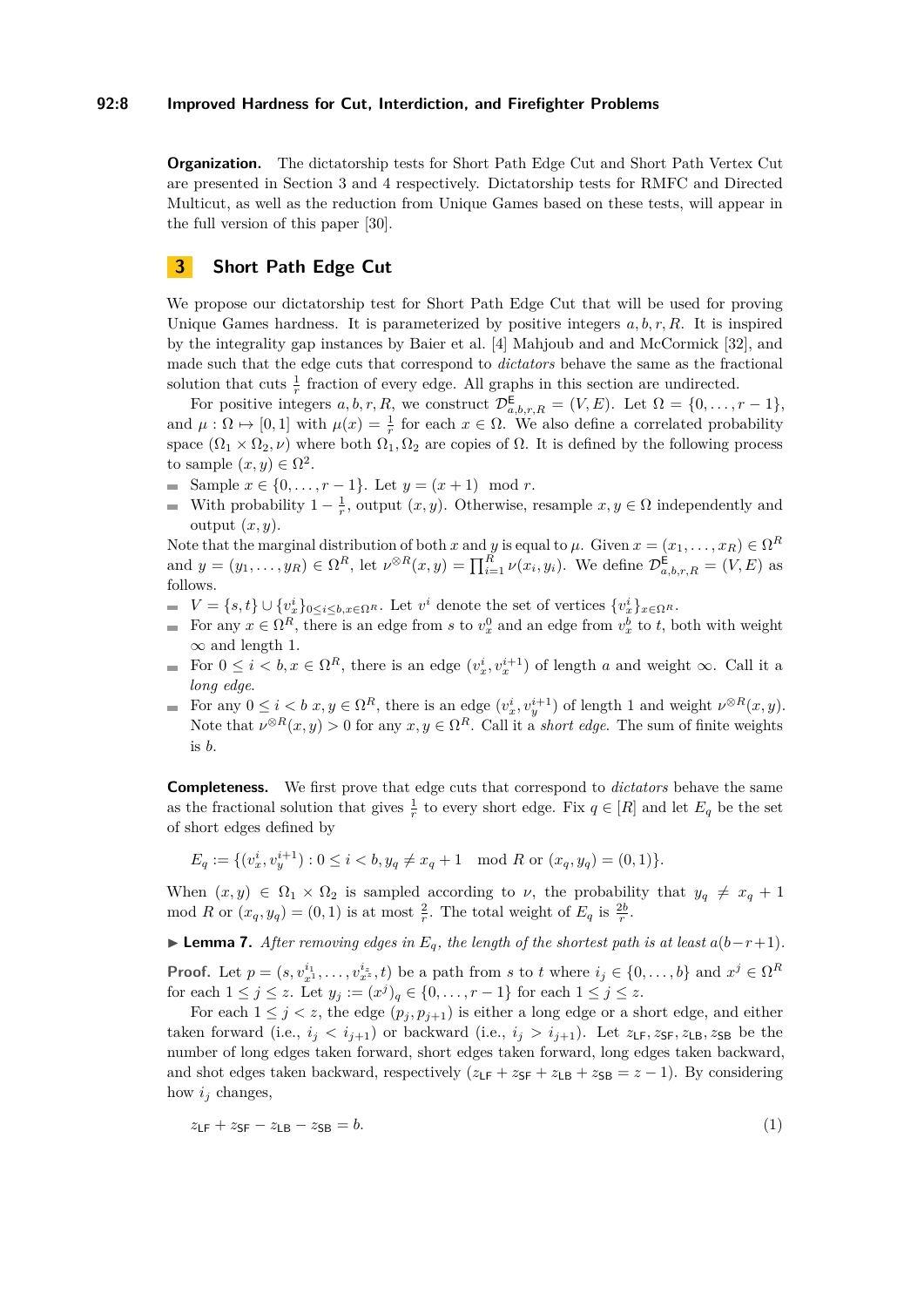Consider how  $y_i$  changes. Taking a long edge does not change  $y_i$ . Taking a short edge forward increases  $y_j$  by 1 mod *r*, taking a short edge backward decreases  $y_j$  by 1 mod *r*. Since  $E_q$  is cut,  $y_j$  can never change from 0 to 1. This implies

<span id="page-8-0"></span>
$$
z_{\text{SF}} - z_{\text{SB}} \le r - 1. \tag{2}
$$

[\(1\)](#page-7-1)−[\(2\)](#page-8-0) yields  $z_{\text{LF}} - z_{\text{LB}} \geq b - r + 1$ . The total length of *p* is at least  $a \cdot z_{\text{LF}} \geq a(b - r + 1)$ .  $\blacktriangleleft$ 

**Soundness.** We first bound the correlation  $\rho(\Omega_1, \Omega_2; \nu)$ . The following lemma of Wenner [\[44\]](#page-13-17) gives a convenient way to bound the correlation.

 $▶$  **Lemma 8** (Corollary 2.18 of [\[44\]](#page-13-17)). *Let*  $(Ω_1 × Ω_2, δμ + (1 − δ)μ')$  *be two correlated spaces such that the marginal distribution of at least one of*  $\Omega_1$  *and*  $\Omega_2$  *is identical on*  $\mu$  *and*  $\mu'$ *. Then,*

$$
\rho(\Omega_1, \Omega_2; \delta\mu + (1-\delta)\mu') \leq \sqrt{\delta \cdot \rho(\Omega_1, \Omega_2; \mu)^2 + (1-\delta) \cdot \rho(\Omega_1, \Omega_2; \mu')^2}.
$$

When  $(x, y)$  is sampled from  $\nu$ , they are completely independent with probability  $\frac{1}{r}$ . Therefore, we have  $\rho := \rho(\Omega_1, \Omega_2; \nu) \leq \sqrt{1 - \frac{1}{r}}$ . By Sheppard's Formula,

$$
\Gamma_\rho(\frac{1}{2},\frac{1}{2})=\frac{1}{4}+\frac{1}{2\pi}\arcsin(-\rho)\geq \frac{1}{4}-\frac{1}{2\pi}\arccos(\frac{1}{\sqrt{r}})=\sum_{n=0}^\infty \frac{(2n)!}{4^n(n!)^2(2n+1)}(\frac{1}{\sqrt{r}})^{2n+1}\geq \frac{1}{\sqrt{r}}.
$$

Apply Theorem [6](#page-6-0) ( $\rho \leftarrow \rho, \alpha \leftarrow \frac{1}{r^3}, \epsilon \leftarrow \frac{\Gamma_\rho(\frac{1}{2}, \frac{1}{2})}{3}$  $\frac{\overline{2},\overline{2}}{3}$  to get  $\tau$  and *d*. We will later apply this theorem with the parameters obtained here.

Fix an arbitrary subset  $C \subseteq E$  of short edges. For  $0 \leq i < b$ , let  $C_i = C \cap (v^i \times v^{i+1})$ . Call a pair  $(i, i+1)$  as the *i*th layer, and say it is blocked when  $\nu^{\otimes R}(C_i) \geq \frac{\Gamma_\rho(\frac{1}{2},\frac{1}{2})}{2}$  $\frac{\frac{1}{2},\frac{1}{2}}{2}$ . Let *b'* be the number of blocked layers. For  $0 \leq i \leq b$ , let  $S_i \subseteq v^i$  be such that  $x \in S_i$  if there exists a path  $(s, p_0, \ldots, p_i = v_x^i)$  such that

• For 
$$
0 \leq i' \leq i, p_{i'} \in v^{i'}
$$
.

For  $0 \leq i' < i$ ,  $(p_{i'}, p_{i'+1})$  is short if and only if the *i*'th layer is unblocked.

Let  $f_i: \Omega^R \mapsto [0,1]$  be the indicator function of  $S_i$ . We prove that if none of  $f_i$  reveals any *influential coordinate*,  $S_b$  is nonempty, implying that there exists a path using  $b'$  long edges and  $b - b'$  short edges. Therefore, even after removing edges in  $C$ , the length of the shortest path is at most  $2 + ab' + (b - b')$ .

## **Example 1.** Suppose that for any  $0 \le i \le b$  and  $1 \le j \le R$ ,  $\text{Inf}_{j}^{\le d}[f_i] \le \tau$ . Then  $S_b \neq \emptyset$ .

**Proof.** Assume towards contradiction that  $S_b = \emptyset$ . Since  $S_0 = \Omega^R$  and  $S_i = S_{i+1}$  if the *i*th layer is blocked (and we use long edges), there must exist *i* such that the *i*th layer is unblocked and  $\mu^{\otimes R}(S_i) \geq \frac{1}{2}, \mu^{\otimes R}(S_{i+1}) < \frac{1}{2}$ . All short edges between  $S_i$  and  $v^{i+1} \setminus S_{i+1}$  are in  $C_i$ . Theorem [6](#page-6-0) implies that  $\nu^{\otimes R}(C_i) > \frac{2}{3}\Gamma_\rho(\frac{1}{2},\frac{1}{2})$ . This contradicts the fact that the *i*th layer is unblocked.

In summary, in the completeness case, if we cut edges of total weight  $k := k(a, b, r) = \frac{2b}{r}$ , the length of the shortest path is at least  $l := l(a, b, r) = a(b - r + 1)$ . In the soundness case, even after cutting edges of total weight  $k'$ , at most  $\frac{2k'}{\Gamma(\frac{1}{k})}$  $\frac{2k'}{\Gamma_\rho(\frac{1}{2},\frac{1}{2})} \leq 2k'\sqrt{r}$  layers are blocked, the length of the shortest path is at most  $l' = 2 + (b - 2k'\sqrt{r}) + 2ak'\sqrt{r}$ .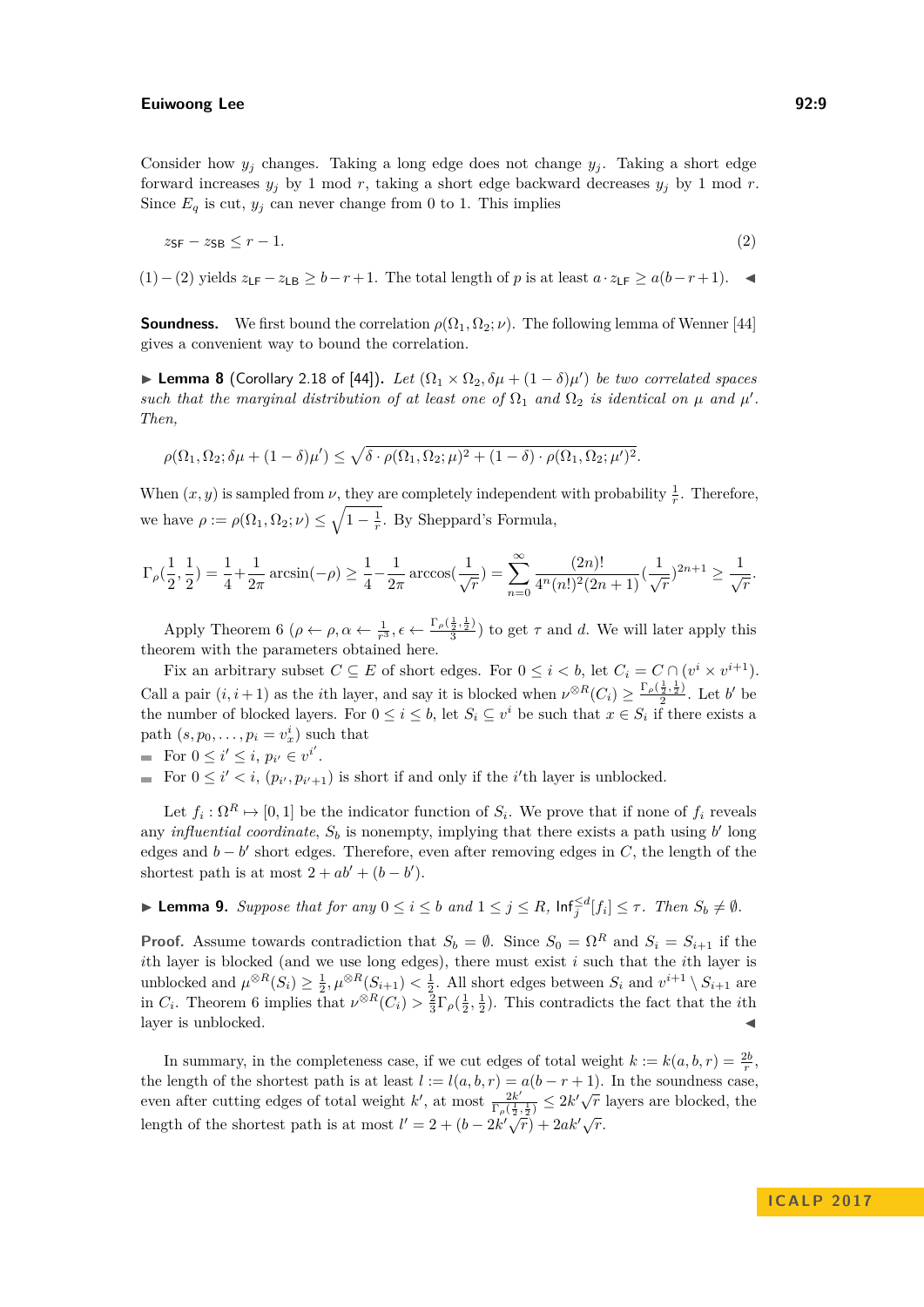#### **92:10 Improved Hardness for Cut, Interdiction, and Firefighter Problems**

- Let  $a = 4, b = 2r 1$  so that  $k \leq 4, l = 4r$ . Requiring  $l' \geq l$  results in  $k' = \Omega(\sqrt{r})$ , Let  $a = 4, o = 2r - 1$  so that  $\kappa \le 4, i = 4r$ . Requiring  $i \ge i$  results in  $\kappa = \kappa(\sqrt{r})$  giving a gap of  $\Omega(\sqrt{r}) = \Omega(\sqrt{l})$  between the completeness case and the soundness case for Length-Bounded Edge Cut.
- Let  $a = \sqrt{r}, b = 2r 1$  so that  $k \leq 4, l = r^{1.5}$ . Requiring  $k' \leq 4$  results in  $l' = O(r)$ , giving a gap of  $\Omega(\sqrt{r}) = \Omega(l^{1/3})$  for Shortest Path Interdiction. Generally,  $k' \leq O(r^{\epsilon})$ results in  $l' \leq O(r^{1+\epsilon})$ , giving an  $(O(r^{\epsilon}), O(r^{1/2-\epsilon}))$ -bicriteria gap for any  $\epsilon \in (0, \frac{1}{2})$ .

## <span id="page-9-0"></span>**4 Short Path Vertex Cut**

We propose our dictatorship test for Short Path Vertex Cut that will be used for proving Unique Games hardness. It is parameterized by positive integers  $a, b, r, R$  and small  $\epsilon > 0$ . It is inspired by the integrality gap instances by Baier et al. [\[4\]](#page-11-0) Mahjoub and and McCormick [\[32\]](#page-13-7), and made such that the vertex cuts that correspond to *dictators* behave the same as the fractional solution that cuts  $\frac{1}{r}$  fraction of every vertex. All graphs in this section are undirected.

For positive integers  $a, b, r, R$ , and  $\epsilon > 0$ , define  $\mathcal{D}^{\vee}_{a,b,r,R,\epsilon} = (V, E)$  be the graph defined as follows. Consider the probability space  $(\Omega, \mu)$  where  $\Omega := \{0, \ldots, r-1, *\},$  and  $\mu : \Omega \mapsto [0,1]$ with  $\mu(*) = \epsilon$  and  $\mu(x) = \frac{1-\epsilon}{r}$  for  $x \neq *$ .

- $V = \{s, t\} \cup \{v_x^i\}_{0 \le i \le b, x \in \Omega^R}$ . Let  $v^i$  denote the set of vertices  $\{v_x^i\}_x$ .
- For  $0 \le i \le b$  and  $x \in \Omega^R$ ,  $\text{wt}(v_x^i) = \mu^{\otimes R}(x)$ . Note that the sum of weights is  $b + 1$ .
- For any  $0 \leq i \leq b$ , there are edges from s to each vertex in  $v_i$  with length  $ai + 1$  and edges from each vertex in  $v_i$  to  $t$  with length  $(b - i)a + 1$ .
- For  $x, y \in \Omega^R$ , we call that *x* and *y* are *compatible* if  $\mathcal{L}_{\mathcal{A}}$ ■ For any  $1 \le j \le R$ :  $[y_j = (x_j + 1) \mod r]$  or  $[y_j = *]$  or  $[x_j = *]$ .
- For any  $0 \leq i < b$  and compatible  $x, y \in \Omega^R$ , we have an edge  $(v_x^i, v_y^{i+1})$  of length 1 (called a *short edge*).
- For any *i, j* such that  $0 \leq i < j 1 < b$  and compatible  $x, y \in \Omega^R$ , we have an edge  $(v_x^i, v_y^j)$  of length  $(j - i)a$  (called a *long edge*).

**Completeness.** We first prove that vertex cuts that correspond to *dictators* behave the same as the fractional solution that gives  $\frac{1}{r}$  to every vertex. For any  $q \in [R]$ , let  $V_q := \{v_x^i :$  $0 \leq i \leq b, x_q = *$  or 0}. Note that the total weight of  $V_q$  is  $(b+1)(\epsilon + \frac{1-\epsilon}{r})$ .

**I Lemma 10.** After removing vertices in  $V_q$ , the length of the shortest path is at least  $a(b - r + 2)$ .

**Proof.** Let  $p = (s, v_{x^1}^{i_1}, \ldots, v_{x^z}^{i_z}, t)$  be a path from s to t where  $i_j \in \{0, \ldots, b\}$  and  $x^j \in \Omega^R$ for each  $1 \le j \le z$ . Let  $y_j := (x^j)_q \in \{0, ..., r-1\}$  for each  $1 \le j \le z$ .

For each  $1 \leq j \leq z$ , the edge  $(v_x^{i_j})$  $x_j^{i_j}, v_{x^{j+1}}^{i_{j+1}}$  ) is either a long edge or a short edge, and either taken forward (i.e.,  $i_j < i_{j+1}$ ) or backward (i.e.,  $i_j > i_{j+1}$ ). Let  $z_{\text{LF}}, z_{\text{SF}}, z_{\text{LB}}, z_{\text{SB}}$  be the number of long edges taken forward, short edges taken forward, long edges taken backward, and shot edges taken backward, respectively  $(z_{LF} + z_{SF} + z_{LB} + z_{SB} = z - 1)$ . For  $1 \le j \le z_{LF}$ (resp.  $z_{LB}$ ), consider the *j*th long edge taken forward (resp. backward) – it is  $(v_{zi}^{i_j})$  $\int_{x^{j'}}^{i_{j'}}$ ,  $v^{i_{j'+1}}_{x^{j'+1}}$  $\binom{t_j'+1}{x^{j'}+1}$ for some *j'*. Let  $s_j^{\text{F}}$  (resp.  $s_j^{\text{B}}$ ) be  $|i_{j'}-i_{j'+1}|$ . The following equality holds by observing how  $i_j$  changes.

<span id="page-9-1"></span>
$$
i_1 + \sum_{j=1}^{z_{\text{LF}}} s_j^{\text{F}} + z_{\text{SF}} - \sum_{j=1}^{z_{\text{LB}}} s_j^{\text{B}} - z_{\text{SB}} = i_z \quad \Rightarrow \quad i_1 + \sum_{j=1}^{z_{\text{LF}}} s_j^{\text{F}} + z_{\text{SF}} - z_{\text{LB}} - z_{\text{SB}} - i_z \ge 0. \tag{3}
$$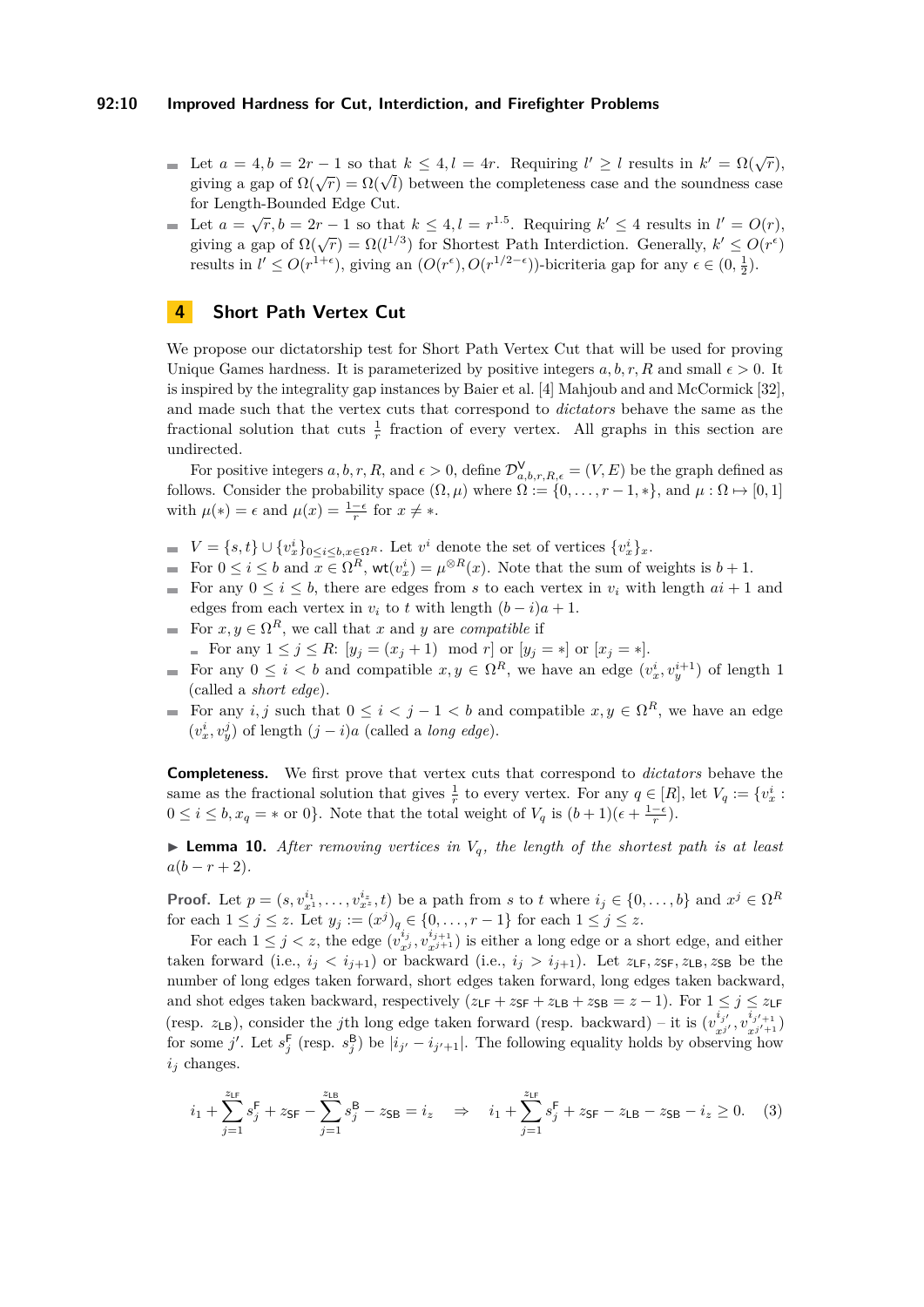Consider how  $y_j$  changes. Taking any edge forward increases  $y_j$ , and taking any edge backward decreases  $y_j$ . Since  $y_j$  can never be 0 or  $*$ , we can conclude that

$$
z_{\text{LF}} + z_{\text{SF}} - z_{\text{LB}} - z_{\text{SB}} \le r - 2. \tag{4}
$$

 $(3) - (4)$  $(3) - (4)$  $(3) - (4)$  yields

$$
i_1 - i_z + \sum_{j=1}^{z_{\text{LF}}} (s_j^{\text{F}} - 1) \ge 2 - r \quad \Rightarrow \quad i_1 - i_z + \sum_{j=1}^{z_{\text{LF}}} s_j^{\text{F}} \ge 2 - r. \tag{5}
$$

The total length of *p* is

$$
2 + a(i_1 + b - i_z + \sum_{j=1}^{z_{\text{LF}}} s_j^{\text{F}} + \sum_{j=1}^{z_{\text{LB}}} s_j^{\text{B}}) + z_{\text{SF}} + z_{\text{SB}}
$$
  
\n
$$
\geq a(i_1 + b - i_z + \sum_{j=1}^{z_{\text{LF}}} s_j^{\text{F}})
$$
  
\n
$$
\geq a(b - r + 2).
$$

<span id="page-10-0"></span> $\blacktriangleleft$ 

**Soundness.** To analyze soundness, we define a correlated probability space  $(\Omega_1 \times \Omega_2, \nu)$ where both  $\Omega_1, \Omega_2$  are copies of  $\Omega = \{0, \ldots, r-1, *\}$ . It is defined by the following process to sample  $(x, y) \in \Omega^2$ .

Sample  $x \in \{0, ..., r-1\}$ . Let  $y = (x+1) \mod r$ .

 $\blacksquare$  Change *x* to  $*$  with probability  $\epsilon$ . Do the same for *y* independently.

Note that the marginal distribution of both *x* and *y* is equal to  $\mu$ . Assuming  $\epsilon < \frac{1}{2r}$ , the minimum probability of any atom in  $\Omega_1 \times \Omega_2$  is  $\epsilon^2$ . Furthermore, in our correlated space,  $\nu(x,*) > 0$  for all  $x \in \Omega_1$  and  $\nu(*,x) > 0$  for all  $x \in \Omega_2$ . We use the following lemma to bound the correlation.

**► Lemma 11** (Lemma 2.9 of [\[36\]](#page-13-15)). Let  $(\Omega_1 \times \Omega_2, \mu)$  be two correlated spaces such that the *probability of the smallest atom in*  $\Omega_1 \times \Omega_2$  *is at least*  $\alpha > 0$ *. Define a bipartite graph*  $G = (\Omega_1 \cup \Omega_2, E)$  *where*  $(a, b) \in \Omega_1 \times \Omega_2$  *satisfies*  $(a, b) \in E$  *if*  $\mu(a, b) > 0$ *. If G is connected, then*  $\rho(\Omega_1, \Omega_2; \mu) \leq 1 - \frac{\alpha^2}{2}$  $\frac{x^2}{2}$ .

Therefore, we can conclude that  $\rho(\Omega_1, \Omega_2; \nu) \leq \rho := 1 - \frac{\epsilon^4}{2}$  $\frac{\epsilon^2}{2}$ . Apply Theorem [6](#page-6-0) ( $\rho \leftarrow$  $\rho, \alpha \leftarrow \epsilon^2, \epsilon \leftarrow \frac{\Gamma_\rho(\frac{\epsilon}{3}, \frac{\epsilon}{3})}{2}$  to get  $\tau$  and *d*. We will later apply this theorem with the parameters obtained here. Fix an arbitrary subset  $C \subseteq V$ , and  $C_i := C \cap v^i$ . For  $0 \le i \le b$ , call  $v^i$ *blocked* if  $\mu^{\otimes R}[C_i(x)] \geq 1 - \epsilon$ . At most  $\lfloor \frac{\text{wt}(C)}{1 - \epsilon} \rfloor$  $\frac{\partial \mathbf{t}(C)}{\partial \mathbf{t}}$  *v*<sup>*i*</sup>'s can be blocked. Let *k*<sup>'</sup> be the number of blocked  $v^{i}$ 's, and  $z = b + 1 - k'$  be the number of unblocked  $v^{i}$ 's. Let  $\{v^{i_1}, \ldots, v^{i_z}\}$  be the set of unblocked  $v^i$ 's with  $i_1 < i_2 < \cdots < i_z$ .

For  $1 \leq j \leq z$ , let  $S_j \subseteq v^{i_j}$  be such that  $x \in S_j$  if there exists a path  $(p_0 =$  $s, p_1, \ldots, p_{j-1}, v_x^{i_j}$  such that each  $p_{j'} \in v^{i_{j'}} \setminus C$  (1 ≤  $j' < j$ ). For  $1 \leq j \leq z$ , let  $f_j : \Omega^R \mapsto [0,1]$  be the indicator function of  $S_j$ .

We prove that if none of  $f_j$  reveals any *influential coordinate*,  $\mu^{\otimes R}(S_z) > 0$ . Since any path passing  $v^{i_1}, \ldots, v^{i_z}$  (bypassing only blocked  $v^{i}$ 's) uses short edges at least  $b - 2k'$  times, so the length of the shortest path after removing *C* is at most  $2 + (b - 2k') + 2ak'$ .

▶ **Lemma 12.** Suppose that for any  $1 \leq j \leq z$  and  $1 \leq i \leq R$ ,  $\text{Inf}_{i}^{\leq d}[f_j] \leq \tau$ . Then  $\mu^{\otimes R}(S_z) > 0.$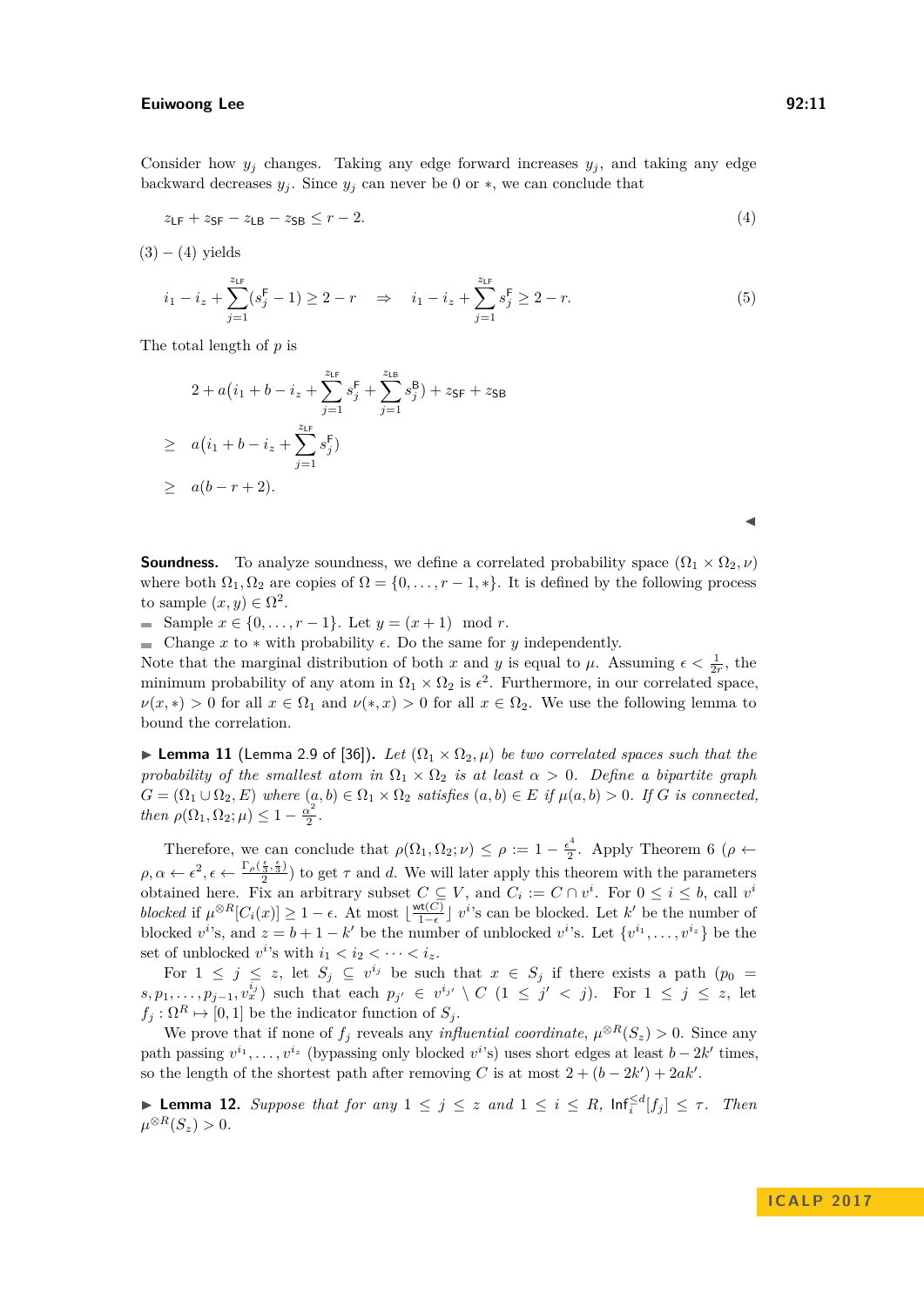#### **92:12 Improved Hardness for Cut, Interdiction, and Firefighter Problems**

**Proof.** We prove by induction that  $\mu^{\otimes R}(S_j) \geq \frac{\epsilon}{3}$ . It holds when  $j = 1$  since  $v^{i_1}$  is unblocked. Assuming  $\mu^{\otimes R}(S_j) \geq \frac{\epsilon}{3}$ , since  $S_j$  does not reveal any influential coordinate, Theorem [6](#page-6-0) shows that for any subset  $T_{j+1} \subseteq v^{i_{j+1}}$  with  $\mu^{\otimes R}(T_{j+1}) \geq \frac{\epsilon}{3}$ , there exists an edge between  $S_j$  and *T*<sub>*j*+1</sub>. If  $S'_{j+1} \subseteq v^{i_{j+1}}$  is the set of neighbors of  $S_j$ , we have  $\mu^{\otimes R}(S'_{j+1}) \geq 1 - \frac{\epsilon}{3}$ . Since  $v^{i_{j+1}}$ is unblocked,  $\mu^{\otimes R}(S'_{j+1} \setminus C) \geq \frac{2\epsilon}{3}$ , completing the induction.

In summary, in the completeness case, if we cut vertices of total weight  $k := k(a, b, r, \epsilon)$  $(b+1)(\epsilon + \frac{1-\epsilon}{r})$ , the length of the shortest path is at least  $l := l(a, b, r, \epsilon) = a(b-r+2)$ . In the soundness case, even after cutting vertices of total weight  $k'$ , the length of the shortest path is at most  $2 + (b - \frac{k^2}{1 - a})$  $\frac{k'}{1-\epsilon}$ ) + 2*a*( $\frac{k'}{1-\epsilon}$  $\frac{k}{1-\epsilon}$ ).

- Let  $a = 4, b = 2r 2$  and  $\epsilon$  small enough so that  $k \leq 2, l = 4r$ . Requiring  $l' \geq l$  results in  $k' = \Omega(r)$ , giving a gap of  $\Omega(r) = \Omega(l)$  for Length Bounded Cut.
- Let  $a = r, b = 2r 2$  and  $\epsilon$  small enough so that  $k \leq 2, l = r^2$ . Requiring  $k' \leq 2$  results Let  $a = r, b = 2r - 2$  and  $\epsilon$  small enough so that  $\kappa \leq 2$ ,  $\iota = r$ . Requiring  $\kappa \leq 2$  results in  $l' = O(r)$ , giving a gap of  $\Omega(r) = \Omega(\sqrt{l})$  for Shortest Path Interdiction. Generally,  $k'$  ≤  $O(r^{\epsilon})$  results in  $l'$  ≤  $O(r^{1+\epsilon})$ , giving an  $(O(r^{\epsilon}), O(r^{1-\epsilon}))$ -bicriteria gap for any  $\epsilon \in (0, 1)$ .

**Acknowledgments.** The author thanks Konstantin Makarychev for useful discussions on Directed Multicut, and Marek Elias for introducing Shortest Path Interdiction.

#### **References**

- <span id="page-11-8"></span>**1** David Adjiashvili, Andrea Baggio, and Rico Zenklusen. Firefighting on trees beyond integrality gaps. *arXiv preprint arXiv:1601.00271*, 2016.
- <span id="page-11-7"></span>**2** Amit Agarwal, Noga Alon, and Moses S. Charikar. Improved approximation for directed cut problems. In *Proceedings of the Thirty-ninth Annual ACM Symposium on Theory of Computing*, STOC'07, pages 671–680, New York, NY, USA, 2007. ACM. [doi:10.1145/](http://dx.doi.org/10.1145/1250790.1250888) [1250790.1250888](http://dx.doi.org/10.1145/1250790.1250888).
- <span id="page-11-2"></span>**3** Elliot Anshelevich, Deeparnab Chakrabarty, Ameya Hate, and Chaitanya Swamy. Approximability of the firefighter problem. *Algorithmica*, 62(1-2):520–536, 2012.
- <span id="page-11-0"></span>**4** Georg Baier, Thomas Erlebach, Alexander Hall, Ekkehard Köhler, Petr Kolman, Ondřej Pangrác, Heiko Schilling, and Martin Skutella. Length-bounded cuts and flows. *ACM Transactions on Algorithms*, 7(1):4:1–4:27, December 2010. Preliminary version in ICALP'06. [doi:10.1145/1868237.1868241](http://dx.doi.org/10.1145/1868237.1868241).
- <span id="page-11-5"></span>**5** Michael O Ball, Bruce L Golden, and Rakesh V Vohra. Finding the most vital arcs in a network. *Operations Research Letters*, 8(2):73–76, 1989.
- <span id="page-11-1"></span>**6** N. Bansal and S. Khot. Optimal long code test with one free bit. In *Proceedings of the 50th Annual IEEE Symposium on Foundations of Computer Science*, FOCS'09, pages 453–462, Oct 2009. [doi:10.1109/FOCS.2009.23](http://dx.doi.org/10.1109/FOCS.2009.23).
- <span id="page-11-6"></span>**7** Halil Bayrak and Matthew D Bailey. Shortest path network interdiction with asymmetric information. *Networks*, 52(3):133–140, 2008.
- <span id="page-11-4"></span>**8** Cristina Bazgan, André Nichterlein, and Rolf Niedermeier. A refined complexity analysis of finding the most vital edges for undirected shortest paths. In Vangelis Th. Paschos and Peter Widmayer, editors, *Algorithms and Complexity*, volume 9079 of *Lecture Notes in Computer Science*, pages 47–60. Springer International Publishing, 2015. [doi:10.1007/](http://dx.doi.org/10.1007/978-3-319-18173-8_3) [978-3-319-18173-8\\_3](http://dx.doi.org/10.1007/978-3-319-18173-8_3).
- <span id="page-11-3"></span>**9** Parinya Chalermsook and Julia Chuzhoy. Resource minimization for fire containment. In *Proceedings of the Twenty-first Annual ACM-SIAM Symposium on Discrete Algorithms*, SODA'10, pages 1334–1349, Philadelphia, PA, USA, 2010. Society for Industrial and Applied Mathematics. URL: <http://dl.acm.org/citation.cfm?id=1873601.1873709>.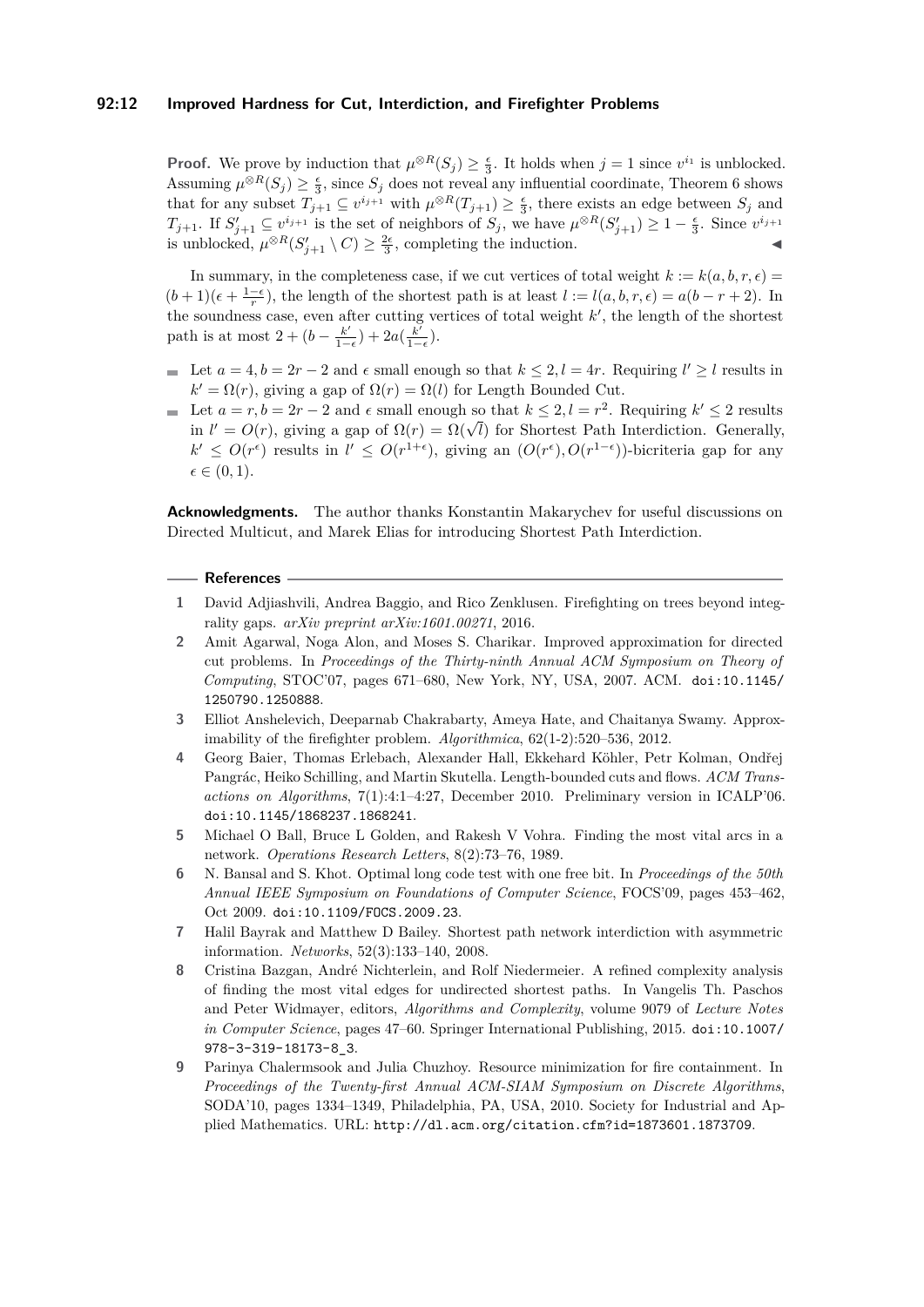- <span id="page-12-15"></span>**10** Parinya Chalermsook and Daniel Vaz. New integrality gap results for the firefighters problem on trees. *arXiv preprint arXiv:1601.02388*, 2016.
- <span id="page-12-10"></span>**11** Chandra Chekuri and Vivek Madan. Simple and fast rounding algorithms for directed and node-weighted multiway cut. In *Proceedings of the Twenty-Seventh Annual ACM-SIAM Symposium on Discrete Algorithms*, pages 797–807, 2016.
- <span id="page-12-14"></span>**12** Chandra Chekuri and Vivek Madan. Approximating multicut and the demand graph. *arXiv preprint arXiv:1607.07200*, 2017. To appear in SODA'17.
- <span id="page-12-13"></span>**13** Julia Chuzhoy and Sanjeev Khanna. Polynomial flow-cut gaps and hardness of directed cut problems. *Journal of the ACM*, 56(2), 2009.
- <span id="page-12-8"></span>**14** HW Corley and Y Sha David. Most vital links and nodes in weighted networks. *Operations Research Letters*, 1(4):157–160, 1982.
- <span id="page-12-6"></span>**15** Pavel Dvořák and Dušan Knop. Parametrized complexity of length-bounded cuts and multicuts. In Rahul Jain, Sanjay Jain, and Frank Stephan, editors, *Theory and Applications of Models of Computation*, volume 9076 of *Lecture Notes in Computer Science*, pages 441–452. Springer International Publishing, 2015. [doi:10.1007/978-3-319-17142-5\\_37](http://dx.doi.org/10.1007/978-3-319-17142-5_37).
- <span id="page-12-3"></span>**16** Alina Ene, Jan Vondrák, and Yi Wu. Local distribution and the symmetry gap: Approximability of multiway partitioning problems. In *Proceedings of the Twenty-Fourth Annual ACM-SIAM Symposium on Discrete Algorithms*, pages 306–325. SIAM, 2013.
- <span id="page-12-7"></span>**17** Till Fluschnik, Danny Hermelin, André Nichterlein, and Rolf Niedermeier. Fractals for kernelization lower bounds, with an application to length-bounded cut problems. *arXiv preprint arXiv:1512.00333*, 2015.
- <span id="page-12-11"></span>**18** Naveen Garg, Vijay V Vazirani, and Mihalis Yannakakis. Multiway cuts in directed and node weighted graphs. In *Automata, Languages and Programming*, pages 487–498. Springer, 1994.
- <span id="page-12-5"></span>**19** Petr A. Golovach and Dimitrios M. Thilikos. Paths of bounded length and their cuts: Parameterized complexity and algorithms. *Discrete Optimization*, 8(1):72 – 86, 2011. Parameterized Complexity of Discrete Optimization. [doi:http://dx.doi.org/10.1016/j.disopt.](http://dx.doi.org/http://dx.doi.org/10.1016/j.disopt.2010.09.009) [2010.09.009](http://dx.doi.org/http://dx.doi.org/10.1016/j.disopt.2010.09.009).
- <span id="page-12-17"></span>**20** Venkatesan Guruswami and Euiwoong Lee. Simple proof of hardness of feedback vertex set. *Theory of Computing*, 12(6):1–11, 2016.
- <span id="page-12-4"></span>**21** Venkatesan Guruswami, Sushant Sachdeva, and Rishi Saket. Inapproximability of minimum vertex cover on k-uniform k-partite hypergraphs. *SIAM Journal on Discrete Mathematics*, 29(1):36–58, 2015.
- <span id="page-12-16"></span>**22** Bert Hartnell. Firefighter! an application of domination. presentation. In *25th Manitoba Conference on Combinatorial Mathematics and Computing, University of Manitoba in Winnipeg, Canada*, 1995.
- <span id="page-12-9"></span>**23** Eitan Israeli and R Kevin Wood. Shortest-path network interdiction. *Networks*, 40(2):97– 111, 2002.
- <span id="page-12-0"></span>**24** Leonid Khachiyan, Endre Boros, Konrad Borys, Khaled Elbassioni, Vladimir Gurvich, Gabor Rudolf, and Jihui Zhao. On short paths interdiction problems: Total and nodewise limited interdiction. *Theory of Computing Systems*, 43(2):204–233, 2007. [doi:](http://dx.doi.org/10.1007/s00224-007-9025-6) [10.1007/s00224-007-9025-6](http://dx.doi.org/10.1007/s00224-007-9025-6).
- <span id="page-12-1"></span>**25** Subhash Khot. On the power of unique 2-prover 1-round games. In *Proceedings of the 34th annual ACM Symposium on Theory of Computing*, STOC'02, pages 767–775, 2002.
- <span id="page-12-2"></span>**26** Subhash Khot, Guy Kindler, Elchanan Mossel, and Ryan O'Donnell. Optimal inapproximability results for Max-Cut and other 2-variable CSPs? *SIAM Journal on Computing*, 37(1):319–357, 2007.
- <span id="page-12-12"></span>27 Subhash Khot and Oded Regev. Vertex cover might be hard to approximate to within  $2-\epsilon$ . *Journal of Computer and System Sciences*, 74(3):335–349, 2008.